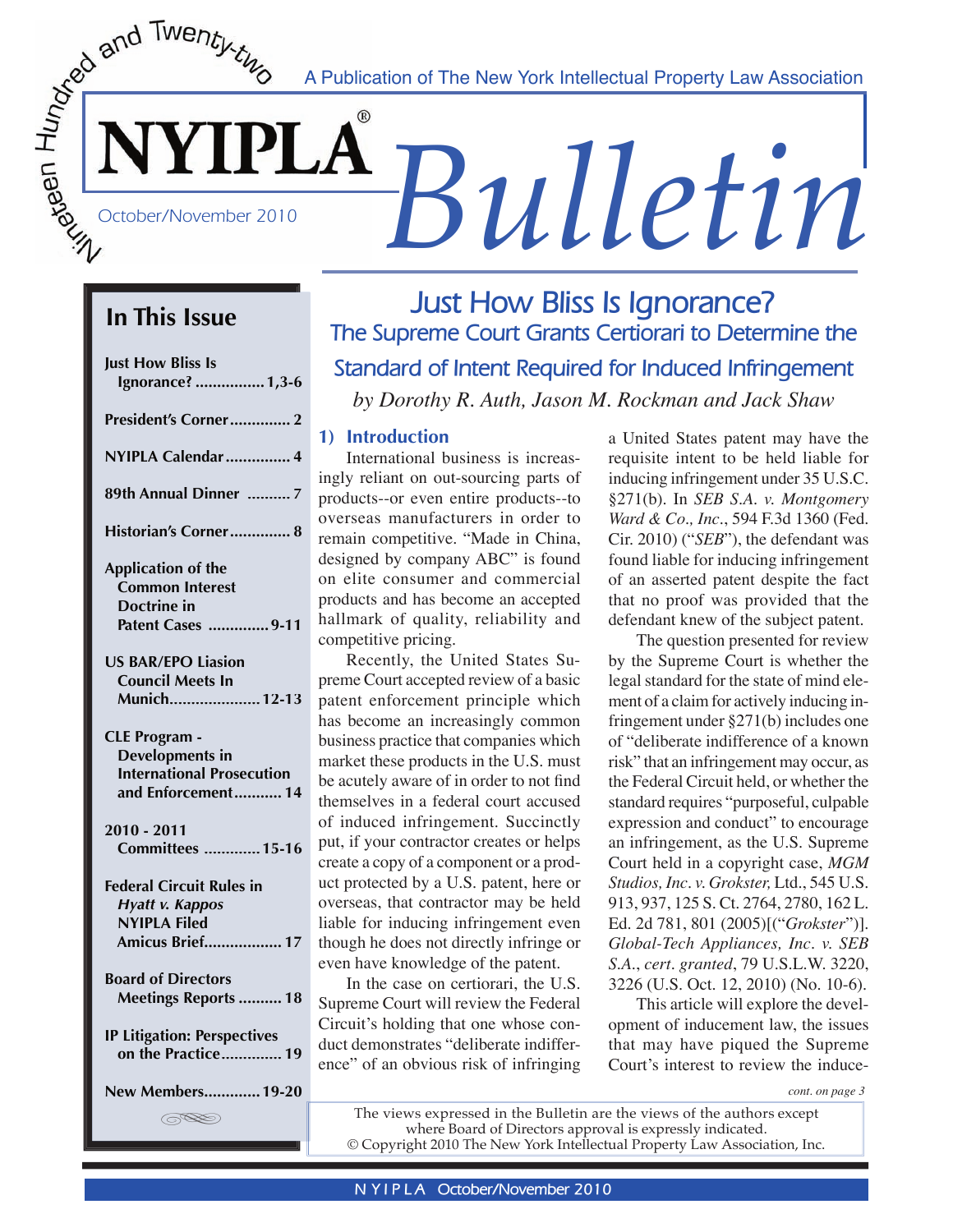November 2010

<span id="page-1-0"></span>**NYIPLA** 

PRESIDENT'S CORNER

PRESIDENT'S CORNER

Dear Fellow Members,

I am pleased to report that this year's Fall CLE<br>program at the Princeton Club was a big success. The fine program of panel discussions before a packed house was organized by CLE Co-Chairs Anna Erenburg and Rich Parke working in close concert with their active committee members under the watchful eye of Board Liaison Dorothy Auth.

 A special hat tip goes to our Past President Marylee Jenkins for inviting Don Martens, and to Jessica Copeland for inviting Chief Judge Paul Luckern of the International Trade Commission as speakers for this event. Both Chief Judge Luckern and Don easily pass muster under the "10,000 hours" of experience requirement that best selling author Malcolm Gladwell suggests in his new book "Outliers - The Story of Success" is needed to be an "outlier" (read "luminary") in any field of endeavor. Their vast experience was aptly reflected in their fine presentations.

 A special thank you is owed to Paul Slater for his all-day trip from Chicago through inclement weather to grace us with an excellent patent antitrust presentation.

Also a big success was our October 15th CLE luncheon program at the Harvard club organized by Meetings & Forums Committee Co-Chairs Jay

Anderson and Rich Martinelli working closely with Board Liaison Ira Levy. The program, which included a good mix of prosecution and litigation topics, is summarized elsewhere in this issue of the Bulletin.

 Needless to say, our committee activities for the year are in full swing. If you haven't already done so, now is a good time to reach out to a committee chair or co-chair as a first step to becoming active. All of the Association's committees and their chairs are listed in this Bulletin and on the *nyipla.org* web site. While active committee participation is its own reward, it also benefits our employers by enabling us to develop networking connections and helping us grow in the field. It also contributes to that 10,000 hours of experience that Mr. Gladwell and others believe is important for taking on future leadership roles in both our Association and beyond.

 Our next CLE gathering will be at the Harvard Club on December 13th featuring a lecture by Chief Judge Randall Rader of the Federal Circuit. Please consider attending. It will help you stay informed and stay connected to the Association.

 Even though there's no snow on the ground yet, our 89th Waldorf dinner in honor of the federal judiciary is "just around the corner" on March 25, 2011. The NYIPLA's Outstanding Public Service award will be presented to the Hon. Arthur Gajarsa of the Federal Circuit. Judge Gajarsa has an extensive background in the patent and international law arenas, and has strong ties to our Association's geographical region.

At the Waldorf dinner we will also present a lifetime achievement award posthumously in honor of the diamond anniversary of the Hon. Giles S. Rich's term as President of our Association in 1950-51.

 The keynote speaker at the dinner will be the Hon. John Gleeson. Judge Gleeson sits on the bench of the Eastern District of New York. His



speech will be presented after dinner, marking a return to the historical format used prior to Mayor Rudy Giuliani's appearance at the podium in 1996.

 All-in-all, the March 25th gathering promises to be most enjoyable one - one that hopefully will evoke echoes of its origin in 1922, namely a dinner that is for judges and about judges. That is, of course, why we call it our "judges dinner". Hoping to see you then, if not sooner.

With kind regards, Dale Carlson

**N YIPLA** Page 2 www.NYIPLA.org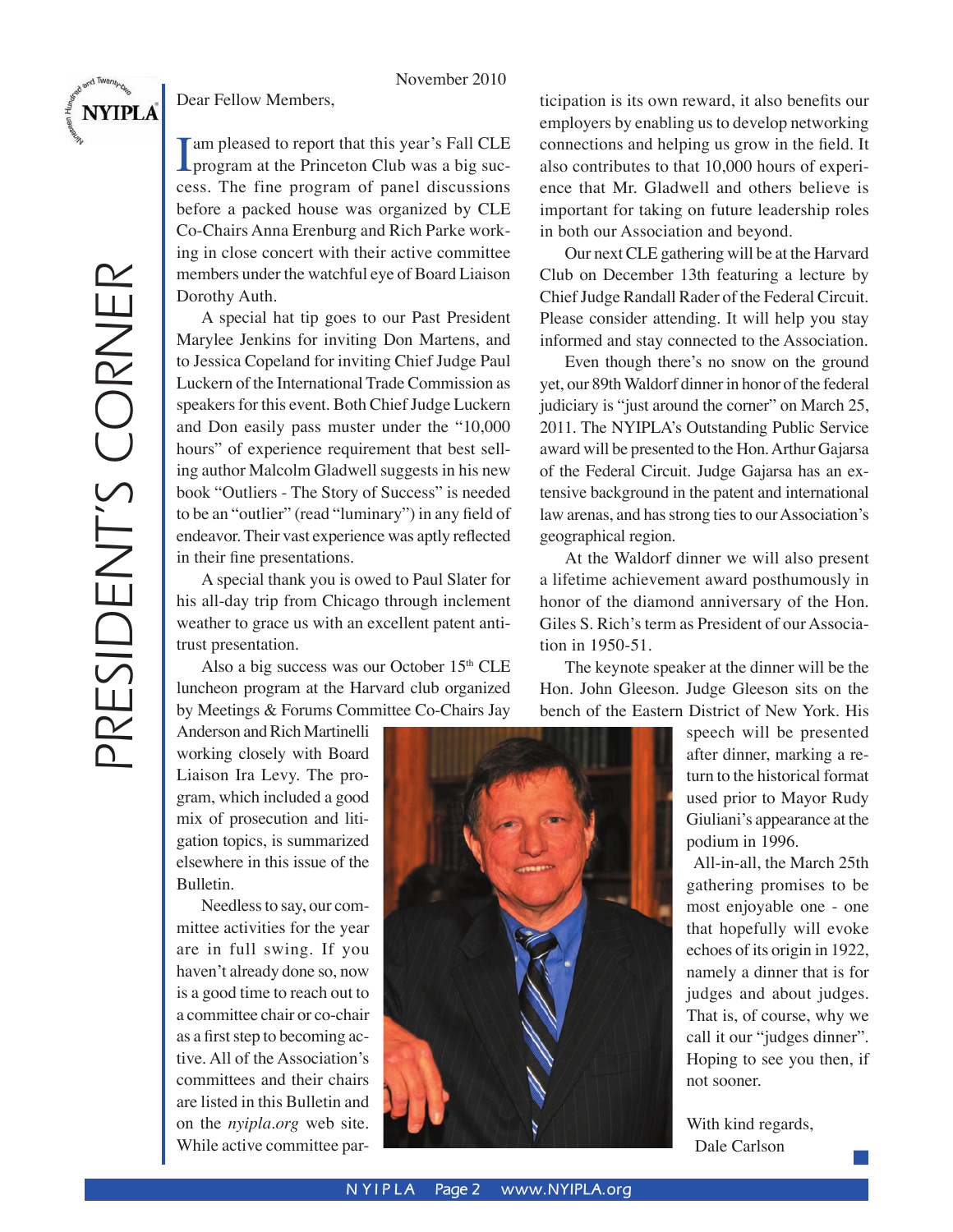ment question in *SEB*, and practical considerations in light of potential outcomes from the Supreme Court's review.

### **2) Facts and Background to** *SEB*

 The Supreme Court granted review of the inducement standard as it was applied by the Federal Circuit in *SEB*, a case involving technology related to consumer deep-fryers. In *SEB*, the plaintiff-patentee sued various defendants, including Pentalpha Enterprises, Ltd. ("Pentalpha"), for, *inter alia*, inducing infringement of SEB's U.S. Pat. No. 4,995,312 ("'312 patent"). *See SEB*, 594 F.3d at 1365. Pentalpha developed an accused deep-fryer after purchasing the patentee's commercial product and copying its patented features. *Id.* at 1366. Pentalpha then sold the accused deep fryers to parties in Hong Kong or China, who subsequently sold the products in the US. *Id.* 

Before selling its accused deep-fryers, Pentalpha obtained a right-to-use opinion from a patent attorney located in Binghamton, NY, who analyzed 26 patents and concluded that none of the claims in those patents read on the accused deep fryers. *Id.* The patent attorney did not identify or analyze the SEB patents at issue. Moreover, Pentalpha never told the attorney that it had copied the SEB deep fryer. *Id.*

 At trial, Pentalpha asserted that it could not have induced infringement because of "the lack of evidence that anyone at Pentalpha 'had any knowledge whatsoever with respect to the existence of the '312 patent.'" *Id.* at 1367. The Federal Circuit affirmed the finding of inducement against Pentalpha, holding that the "knowledge of the patent" requirement for finding inducement<sup>1</sup> can be satisfied by showing a "deliberate indifference of a known risk" of the existence of a patent. *SEB*, 594 F.3d at 1377.

 Pentalpha argued in its Petition for Certiorari that the deliberate indifference standard applied by the Federal Circuit conflicts with the Supreme Court's standard in MGM *Studios, Inc. v. Grokster, Ltd.*, 545 U.S. 913 (2005), which requires that the state of mind element for actively inducing patent infringement requires "affirmative intent that the product be used to infringe." Brief for the Petitioners at 7, *Global-Tech Appliances, Inc. v. SEB S.A.*, No. 10-6 (U.S. June 23, 2010). Pentalpha asserts that the standard expressed by the Federal Circuit in *SEB* does not require affirmative intent and is contrary to *Grokster*'s admonition that "mere knowledge of infringing potential" is not suffi cient to subject one to liability. *Id.* at 8-9 (citing *Grokster*, 545 U.S. at 937). Under the Federal Circuit's new deliberate indifference standard, according to Pentalpha, a trier of fact could find that an alleged inducer "deliberately disregarded a known risk," and induced infringement in "virtually any situation." *Id.* at 12.

 A brief review of the history of inducement law is warranted here to understand the roots of the "deliberate indifference" concept and whether any of Pentalpha's allegations have merit.

### **3) The Origin and Development of Inducement Law**

 Prior to the enactment of the Patent Act of 1952, no legislation defining direct or indirect infringement existed. *See* 5-17 DONALD S. CHISUM, CHISUM ON PAT-ENTS §17.04 (Sept. 2010); *accord Hewlett-Packard Co. v. Bausch & Lomb Inc.*, 909 F.2d 1464, 1468-69 (Fed. Cir. 1990) ("*HP"*). During that time, common law patent infringement was divided by the courts into direct infringement, which was the unauthorized making, using or selling of the patented invention, and contributory infringement, which was any other activity where, although not technically making, using or selling, the defendant displayed sufficient culpability to be held liable as an infringer. *HP*, 909 F.2d at 1469.

 When the Patent Act of 1952 was enacted, the single concept of common law contributory infringement was divided between section 271(b) for active inducement, and section 271(c) for contributory infringement. Section 271(c) covered the sale or offer for sale of a component that is especially made for use in a patented combination or process, without a substantially non-infringing use. Section  $271(b)$  originally codified the pre-1952 case law on contributory infringement "other than through the sale of a component especially adapted for infringing use." *See* 5-17 DONALD S. CHISUM, CHISUM ON PATENTS §17.04 (Sept. 2010); *HP*, 909 F.2d at 1468-69.

 Section 271(b), however, which states that "[w]hoever actively induces infringement of a patent shall be liable as an infringer" evolved throughout the years since its enactment. For example, although this section did not expressly contain any language regarding the requisite intent or knowledge to be liable as an inducer, the legislative history and case law uniformly impose such a requirement. *See* 35 U.S.C.S. §271 (n.39) (2010) ("Inducement of infringement prohibited by 35 USCS § 271(b) has connotations of active steps knowingly taken, knowingly at least in the sense of purposeful, intentional, as distinguished from accidental or inadvertent . . ."); *Water Technologies Corp. v. Calco, Ltd.*, 850 F.2d 660, 668 (Fed. Cir. 1988) (citing 4 D. CHISUM, PATENTS §§ 17.04[2], [3] (1984)); *HP*, 909 F.2d at 1469 (in view of the very definition of "active inducement" in pre-1952 case law and the fact that §271(b) was intended as merely a codification of pre-1952 law, the intent element is required for finding inducement liability).

Water Technologies was one of the first Federal Circuit cases to address the question of the intent required to demonstrate inducement. In *Water Technologies*, the defendant was a material developer who asserted that,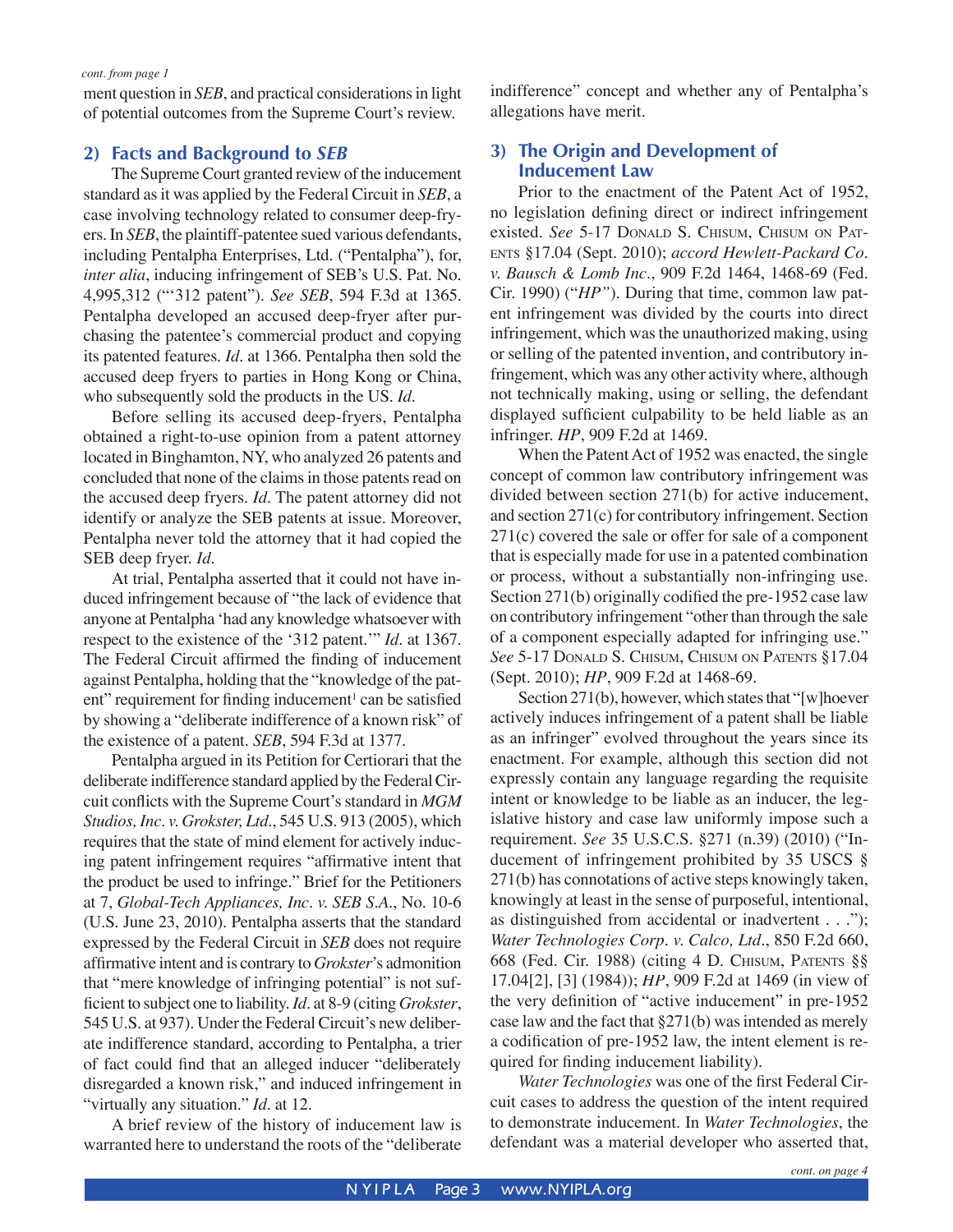<span id="page-3-0"></span>because there was no proof that he had knowledge that a manufacturer's acts using his formulations were directly infringing, he could not be liable as an infringer. 850 F.2d at 668. The Court, however, found that this assertion was contradicted by evidence that the defendant helped the manufacturer develop the infringing products and consumer use instructions, and exerted control over the manufacturer's infringing acts. *Id.* The Federal Circuit focused the intent inquiry on the knowledge that an alleged inducer has with respect to the infringing nature of another's directly infringing conduct, holding that "a person infringes by actively and *knowingly* aiding and abetting another's direct infringement." *Id.* (emphasis in original).

 Two years later, in *HP*, the Court added that "proof of actual *intent to cause the acts* which constitute the infringement is a necessary prerequisite to finding active inducement," 909 F.2d at 1469 (emphasis added). Here, the Court focused on whether the defendant intended to cause the infringing acts themselves, as opposed to, for example, simply knowing that another's acts constitute infringement. In *HP*, the defendant sold a division of its business that made, among other things, the accused products. *Id*. at 1470. As part of the sales agreement, the defendant included an indemnification clause as to any liability imposed on the buyer for infringement of the patents at issue. *Id.* at 1467. Although the Court acknowledged that indemnification clauses can create an inference of intent, its inclusion here was merely part of the defendant's goal to sell the division at the best price. *Id.* at 1470. As a result, the Court held that the defendant had "no interest in nor control over what [the buyer] chose to do" with the division after the sale. *Id*. at 1469. Therefore, according to the Federal Circuit, the defendant did not have the requisite intent to be liable as an infringer, because it did not intend to cause the buyer's infringing acts. *Id*. at 1469-70.

 A few months later, the Federal Circuit decided *Manville Sales Corp. v. Paramount Sys., Inc.*, 917 F.2d 544 (Fed. Cir. 1990), which relied on the *Water Technologies* and *HP* cases to define the inducement standard. The *Manville* Court held that a defendant must possess *specific intent to encourage another's infringement* and not merely have knowledge of the acts alleged to constitute inducement. *Id. Manville* also established that the plaintiff has the burden of showing that the alleged infringer's actions induced infringing acts and that he knew or should have known his actions would induce actual infringements. *Id*.

 This "should have known" prong of the *Manville* standard is the first appearance of this lower threshold and may have opened the door to allegations of inducement where a defendant did not have actual knowledge of a patent for which the defendant's actions induced infringement, or, for example, as in *Insituform Techs., Inc. v. CAT Contr. Inc.*, 161 F.3d 688 (Fed. Cir. 1998), where the Court added in *dicta* that constructive knowledge of the patent may be sufficient. *Id.* at 695. Based on the facts, the Federal Circuit in *Manville* held the defendants not liable for inducing infringement because the evidence showed they were not aware of patent-in-suit before the suit was filed, and their subsequent actions were conducted with a "good faith belief" that their product did not infringe based on the advice of counsel. *Manville*,



**N YIPLA** Page 4 www.NYIPLA.org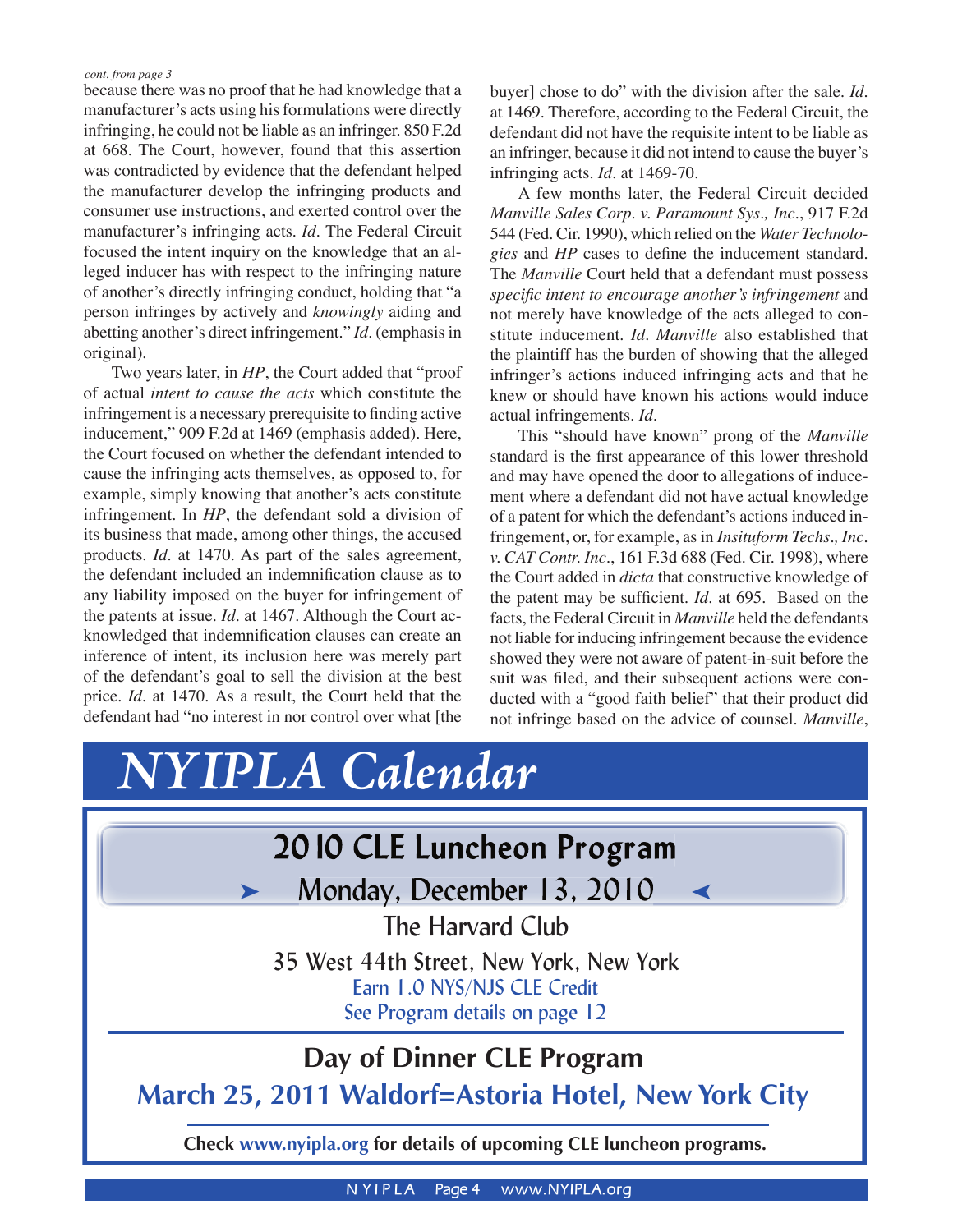917 F.2d at 553-54.

 In 2005, the Supreme Court took up the issue of intent required for inducement liability in *Grokster*, a copyright case. 545 U.S. 913 (2005). In that case, the Supreme Court held that:

Evidence of "active steps . . . taken to encourage direct infringement," such as advertising an infringing use or instructing how to engage in an infringing use, show an affirmative intent that the product be used to infringe, and a showing that infringement was encouraged overcomes the law's reluctance to find liability when a defendant merely sells a commercial product suitable for some lawful use.

*Id.* at 936. However, the *Grokster* Court made clear that mere knowledge of infringing potential or of actual infringing uses is not enough to subject a distributor to liability, absent a showing of affirmative intent to induce infringement. *Id.* at 937. The Supreme Court limited induced infringement to "purposeful, culpable expression and conduct," finding on the facts that acts of advertising infringing uses to potential infringing users met this threshold. *Id.*

 After *Grokster*, the Federal Circuit again took up the issue of the intent necessary to prove inducement in a patent context in *DSU Medical Corp. v. JMS Co., Ltd.*, 471 F.3d 1293 (Fed. Cir. 2006), where a plaintiff patent holder argued that, under *HP*, an alleged inducer need only have caused the acts of direct infringement of another to be held liable as an infringer. *Id*. at 1305. The Federal Circuit disagreed, pointing to the Supreme Court's holding in *Grokster*, that "purposeful, culpable expression and conduct" are required. Citing *Manville*, the *DSU Medical* Court required that the defendant's actions induce infringing acts and that he knew or should have known his actions would induce actual infringements. *Id.* at 1304 (quoting *Manville*, 917 F.2d at 553). However, *DSU Medical* emphasized that even under this standard, knowledge of the patent is required. *Id.*

 Based on this precedent, the issue of inducement was again presented to the Federal Circuit in *SEB*.

# **4)** *SEB* **Creates a New Type of Intent For Inducement**

 Although the *SEB* Court acknowledged that a party must possess specific intent to encourage a third party's direct infringement, the Court then looked outside of the patent law context to determine how specific intent should be defined. *SEB*, 594 F.3d at 1376 (quoting *Broadcom Corp. v. Qualcomm Inc.*, 543 F.3d 683, 699 (Fed. Cir. 2008) (quoting *DSU Medical*, 471 F.3d at 1306)) ("specific intent in the civil context is not so narrow as to allow an accused wrongdoer to actively disregard a known risk that an element of the offense exists."). The Court borrowed the notion of deliberate indifference from two federal civil appellate cases, *Crawford-El v. Britton*, 951 F.2d 1314 (D.C. Cir. 1991) and *Boim v. Holy Land Found. for Relief & Dev.*, 549 F.3d 685 (7th Cir. 2008). In *Crawford*, the Court equated specific intent and deliberate indifference with respect to whether a corrections officer violated a prisoner's constitutional rights by diverting the prisoner's legal documents, purposefully or with "deliberate indifference," to interfere with his litigation. Here, "deliberate indifference" was defined as an example of an "intent to interfere." 951 F.2d at 1318. In *Boim*, a case involving funding for terrorist organizations, the Seventh Circuit stated that one who knowingly donates to terrorist organizations, or donates with "deliberate indifference" as to whether a group is a terrorist organization, is guilty of intentional misconduct. In this context, "deliberate indifference" was defined as knowledge of a substantial probability of the occurrence of a fact without caring about whether it indeed occurs or not. 549 F.3d at 693.

 Applying these cases to its new standard, the *SEB* Court distinguished "deliberate indifference" from the "knew or should have known" test of *DSU Medical* by explaining that "should have known" implies a solely objective test, while "deliberate indifference" may require a subjective determination that the defendant knew of and disregarded the overt risk that an element of the offense existed. *SEB*, 594 F.3d at 1376 (citing *Farmer v. Brennan*, 511 U.S. 825, 840 (1994)); *see generally*, BLACK'S LAW DICTIONARY (9th ed. 2009) ("objective standard" is based on conduct and perceptions "external" to a particular person, and "subjective standard" is a legal standard that is "peculiar" to a particular person and based on the person's individual views and experiences)). In this context, an accused inducer may thus overcome a showing of deliberate indifference by demonstrating that it was genuinely "unaware even of an obvious risk" of patent infringement. *SEB*, 594 F.3d at 1376-77 (citing *Farmer*, 511 U.S. at 844).

 The *SEB* Court further elaborated that "deliberate indifference of a known risk is not different from actual knowledge, but is a form of actual knowledge." *SEB*, 594 F.3d at 1377. In reaching this conclusion, the Federal Circuit again explored outside the realm of the patent law jurisprudence, finding support in two cases from regional appeals courts. The first case, a criminal case, *United States v. Carani*, 492 F.3d 867 (7th Cir. 2007), held that "[d]eliberate avoidance is not a standard less than knowledge; it is simply another way that knowledge may be proved." *Id.* at 873. The other, *Woodman v. WWOR-TV, Inc.*, 411 F.3d 69 (2d Cir. 2005), held in a civil case that "a party's knowledge of a disputed fact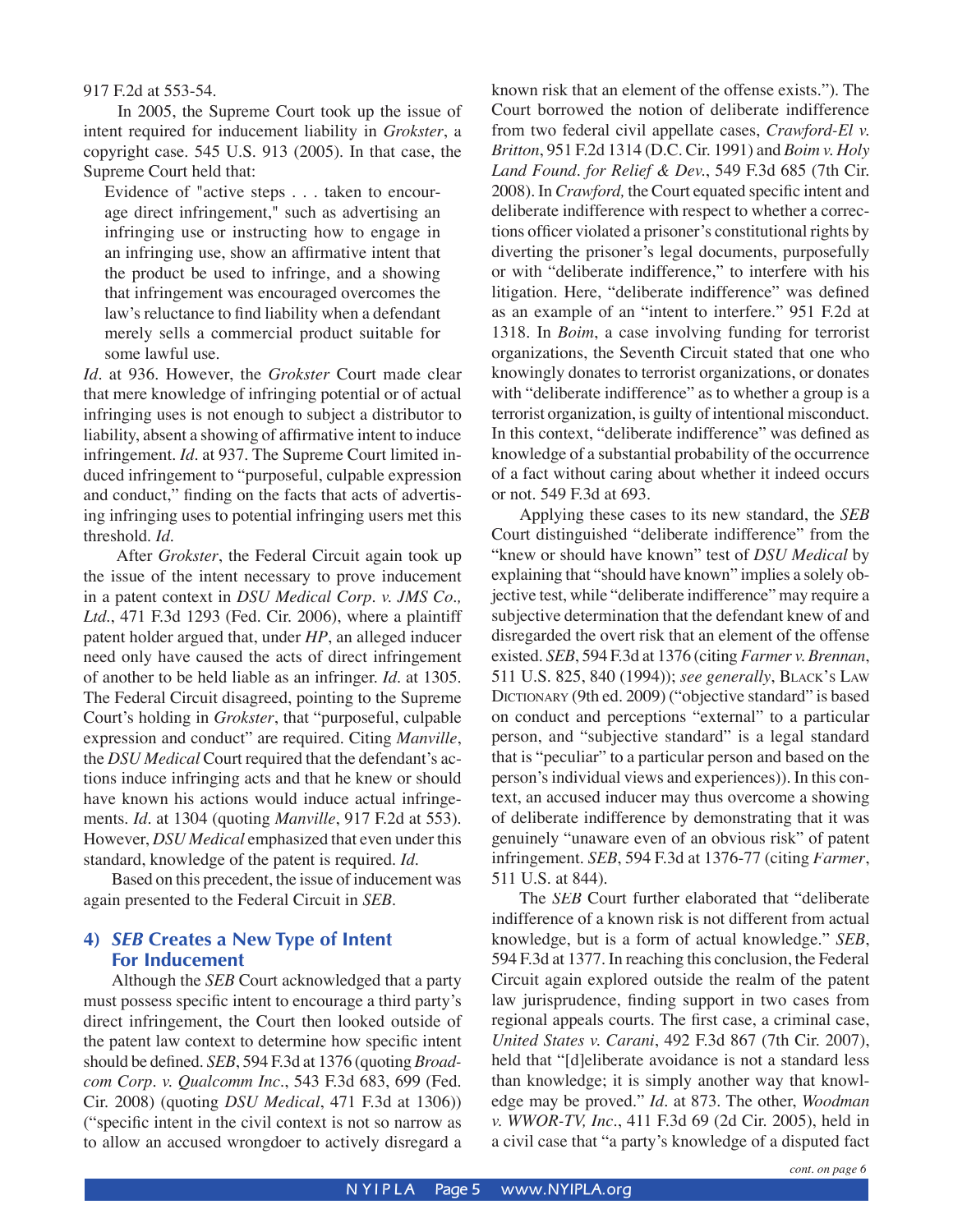may also be proved through evidence that he consciously avoided knowledge of what would otherwise have been obvious [to] him." *Id.* at 84 n.14.

### **5) Why Now? And How Will the Standard of Inducement Be Changed?**

*SEB*'s "deliberate indifference" standard will now be reviewed by the Supreme Court, where the question presented squarely pits "deliberate indifference" against *Grokster*'s "purposeful, culpable expressions and conduct" level of intent. Certainly, the Supreme Court recognizes that, generally, inducement has become an important pleading for patent holders in a world where infringement allegations increasingly implicate many actors, within or outside of the United States, where factors such as outsourcing practices, multi-component complex technologies, and the global transfer of information technology play key roles in business practices.

 Under the broad umbrella of these holdings, the Court will likely consider the apparent contradictions between *Grokster* and *SEB*; for example, whether *Grokster*'s holding that a "mere knowledge of infringing potential or of actual infringing uses" is insufficient to show inducement can be reconciled with *SEB*'s holding that deliberate disregard of potentially infringing activities may itself be sufficient to show induced infringement. *Grokster*, 545 U.S. at 937; *SEB*, 594 F.3d at 1376. In addition, under *SEB*, actual knowledge of a patent does not seem to be required; and constructive knowledge of a patent or avoidance of a known risk of a patent's existence may be deemed a form of actual knowledge; whereas, in *Grokster*, actual knowledge of a patent's existence is a prerequisite to liability under the "purposeful, culpable expressions and conduct" standard. These discrepancies will likely be addressed by the Supreme Court.

 One *amicus* brief by 26 law, economics, and business professors filed with the Petition for Certiorari argues that the *SEB* standard reduces §271(b) to a negligence standard and makes  $\S271(c)$  superfluous. The professors explain that cases of alleged infringement that would otherwise fit within  $\S271(c)$ , but would not result in secondary liability for failing to meet the requirement for substantial non-infringing uses under that section, now become infringing conduct under §271(b). Brief Amici Curiae of 26 Law, Economics, and Business Professors in Support of Petitioners at 5, *Global-Tech Appliances, Inc. v. SEB S.A.*, 79 U.S.L.W. 3220, 3226 (July 29, 2010) (No. 10-6) ("Brief Amici Curiae"). This, the professors argue, cannot be right.

 Perhaps, on the other hand, the Supreme Court wishes to reprise *Grokster* in the patent context. Although *Grokster* is accepted as controlling law, that decision involved copyright infringement. This current Supreme Court case will review inducement in a modern-day patent infringement context. In that respect, the facts of *SEB* accommodate a review because they present a typical case of inducement to infringe a United States patent via the design, manufacture and/or sale of infringing products overseas, and subsequent sale of infringing products in the U.S. The facts of *SEB* also invite review because the defendant, Pentalpha, was not shown to have actual knowledge of the patent, and *Grokster* by definition did not address this situation. *See SEB*, 594 F.3d at 1373. Therefore, the facts in SEB may provide the Supreme Court a chance to clarify the requisite level of knowledge of the patent needed to prove inducement.

 Regardless of how the Supreme Court rules, it is likely that one party will benefit. For example, should the Supreme Court favor a more rigorous *Grokster*type standard, defendants will stand to benefit in that a requirement of "purposeful, culpable conduct and expression" and actual knowledge of the patent raises the evidentiary burden of the patentee. Under the *Grokster* standard, the defendant who chooses to remain ignorant of potential patent rights may avoid inducement. In contrast, patentees are likely keen to see a less rigorous standard in place; *i.e.*, a *SEB*-type standard in which an alleged inducer's conduct will be examined subjectively to determine whether ignorance was actively chosen. Under this standard, inducing infringement may, in some circumstances, be found even where no evidence exists that the alleged infringer had actual knowledge of the patent or intent to induce the acts of infringement. *See SEB*, 594 F.3d at 1377.

#### **Conclusion**

 Patent practitioners are well advised to watch for the Supreme Court's decision in the *SEB* case. The various differences between the "deliberate indifference" and "purposeful, culpable expressions and conduct" standards announced in the question presented implicate a host of issues. The answers to the question presented are sure to impact patent infringement lawsuits under modern global circumstances.

#### **(Footnotes)**

1 As set forth in the case of *DSU Medical Corp. v. JMS Co.*, 471 F.3d 1293, 1304 (Fed. Cir. 2006) (discussed *infra*).



*Dr. Dorothy R. Auth is a partner in the Intellectual Property group at Cadwalader, Wickersham & Taft LLP. She concentrates her practice on complex patent litigation, as well as licensing, patent procurement, and intellectual property counseling in the United States and abroad. Jason M. Rockman and Jack Shaw are associates in the firm's Intellectual Property group.*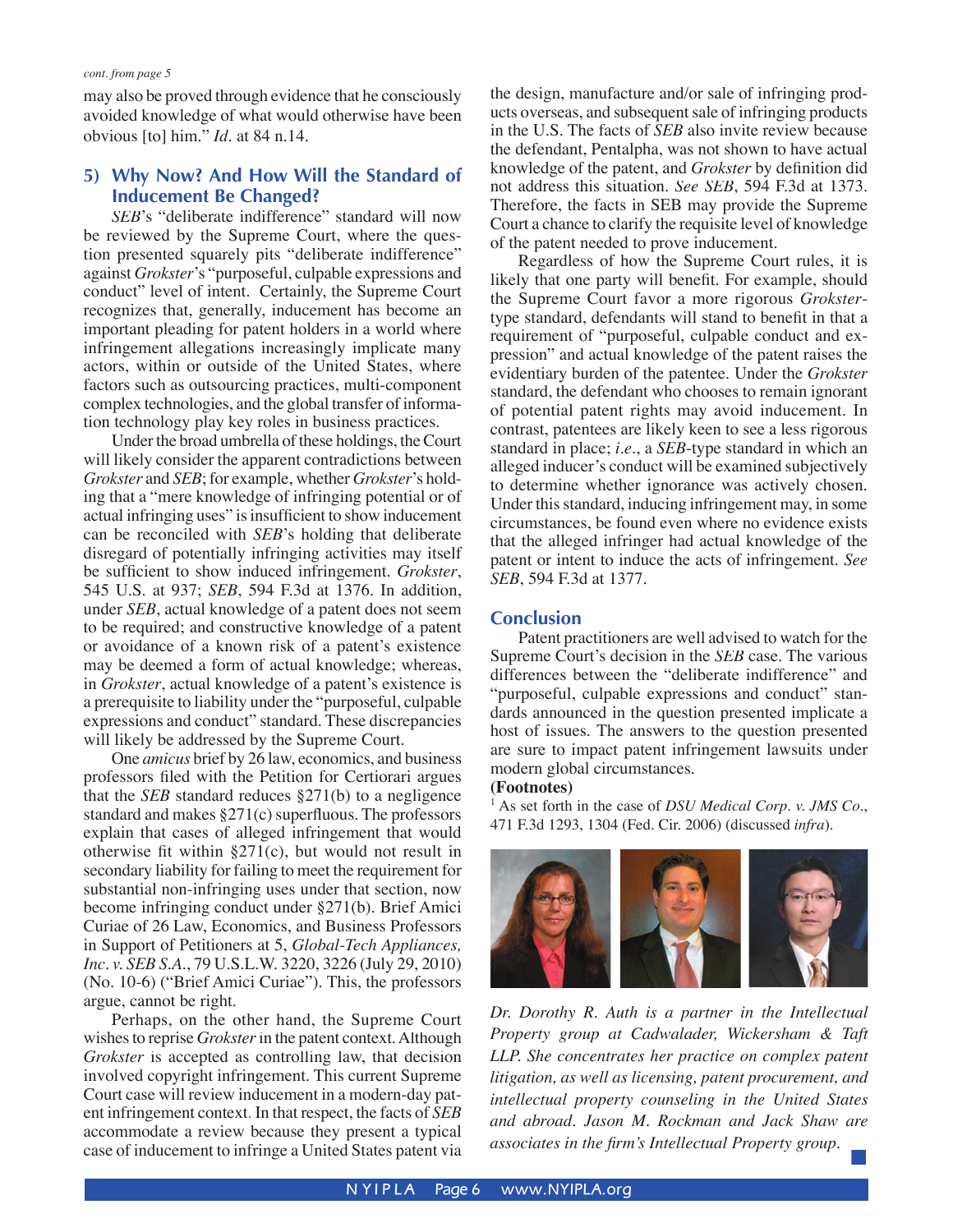# <span id="page-6-0"></span>**The New York Intellectual Property Law Association Announces**



IN HONOR OF THE

 **Federal**

 **Judiciary**

**Friday March 25, 2011** *Waldorf=Astoria Hotel, New York City*

*Keynote Speaker*



Honorable John Gleeson *United States District Court for the Eastern District of New York* *Outstanding Public Service Recipient*



Honorable Arthur J. Gajarsa *United States Court of Appeals for the Federal Circuit*

*Lifetime Achievement Award (posthumous)*

Honorable Giles S. Rich On the 60th Anniversary of his NYIPLA Presidency [1950-51]

**More information at www.nyipla.org or 1.201.461.6603**

**N YIPLA** Page 7 www.NYIPLA.org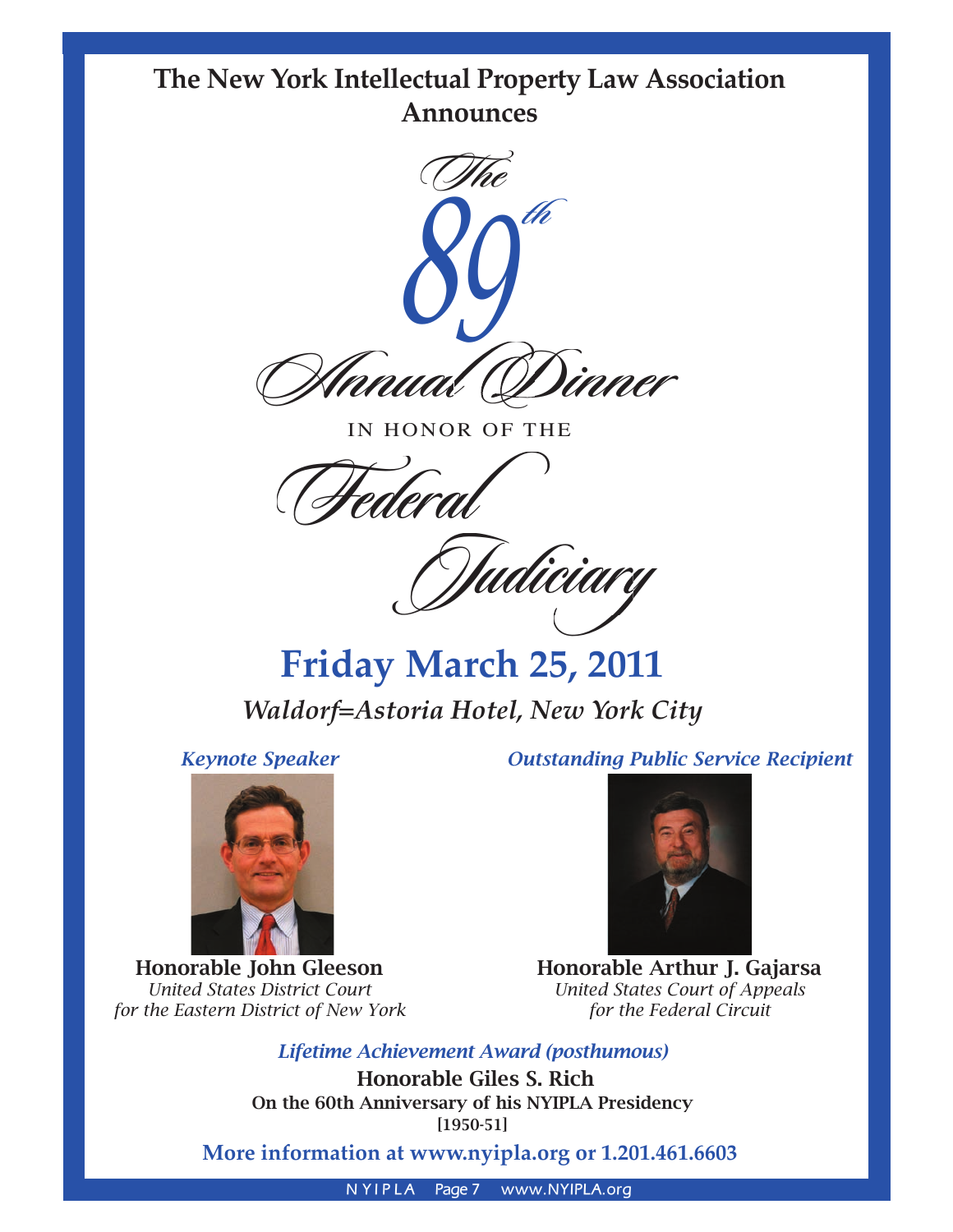<span id="page-7-0"></span>

# **"As Time Goes By - ' What Happened to the Boutiques?'"**

*by John B. Pegram*

*Boutique, n., a small fashionable shop or a small shop within a large department store, hence, a small business that offers highly specialized services or products.*

HISTORIAN'S CORNER HISTORIAN'S CORNER

I was surprised to find in the Association's<br>1972-73 Yearbook that about  $30\%$  of our  $900+$ 1972-73 Yearbook that about 30% of our 900+ active members at that time worked for corporations and the majority of them were located in New York City. At that time, many American companies had their headquarters and patent departments in this city. The involvement of so many in-house attorneys probably attracted the many "name partners" and other leading lights in their firms who have been our Association's leaders, and enhanced their client relationships.

Most of our members in 1972 worked in "patent firms," many of which also did trademark work. The structure and operation of those firms—like other law firms of the time—varied widely. In some firms, the partners shared profits by negotiation at year-end or a formula, while in other firms they only shared overhead.

Changes in New York patent practice probably started with the exodus of corporate headquarters from the city. The considerable number of our inhouse attorney members in Westchester County and nearby New Jersey in 1972 indicates that exodus had already begun. Over time, attorneys in our patent firms probably had less frequent contacts with in-house patent attorneys.

Another major factor was the entry of general practice firms into the patent field. The definitive event for me was in the early 1970s, when IBM hired Cravath, Swaine & Moore to represent it in patent litigation. Also, the Federal Rules were revised in 1970 to remove the requirements of showing good cause and the approval of a judge for documentary discovery. At around the same



time, IBM and Xerox companies' ever improving copiers enabled a major expansion of

*John B. Pegram is a Past President and Interim Historian of NYIPLA, and a Senior Principal of Fish & Richardson, P.C.*

the documents to be discovered and reviewed. As a result, large firms with many associates claimed they had a greater capability to handle patent litigation.

Several other factors helped bring general litigators to the patent field. The 1988 broadening of the statute governing corporate residence for venue purposes, which inadvertently expanded corporate venue in patent cases, contributed to an increase in patent litigation filings away from the defendant's home. The recognition that jury trials are available in many patent cases also contributed. Although only about 2% of patent cases led to a jury trial, that small chance became a selling point as did familiarity with local courts and juries. Finally, in recent years, companies have increasingly recognized the value of their IP rights and general law firms began to recognize the value of IP work.

Three factors contributing to the demise of several of the larger patent firms were their retirement plans, real estate leases, and increased competition. Before the availability of 401(k) retirement plans, many firms had an agreement requiring payments to retired partners by the remaining active partners. While this worked reasonably well when the firms were expanding and there were few retired partners, there came a time when the arrangement no longer looked attractive to the younger partners. A lease renewal, which might tie the partner to the firm for another ten years, or one of the increasing number of lateral offers precipitated an exodus of partners from several firms. As one attorney told me, "I don't want to be the last man standing, because I would responsible for retirement payments." Cherry picking of experienced attorneys from the traditional patent firms and increased headhunter activity may also have contributed to the demise of some independent patent firms. Overall, that was not such a bad situation for patent lawyers, as it drove up compensation levels and at least some larger firms offered greater employment stability.

Today, however, many or most of us still practice in a "boutique" environment, some within legal "department stores" and others in new, small firms specializing in patent prosecution and opinions.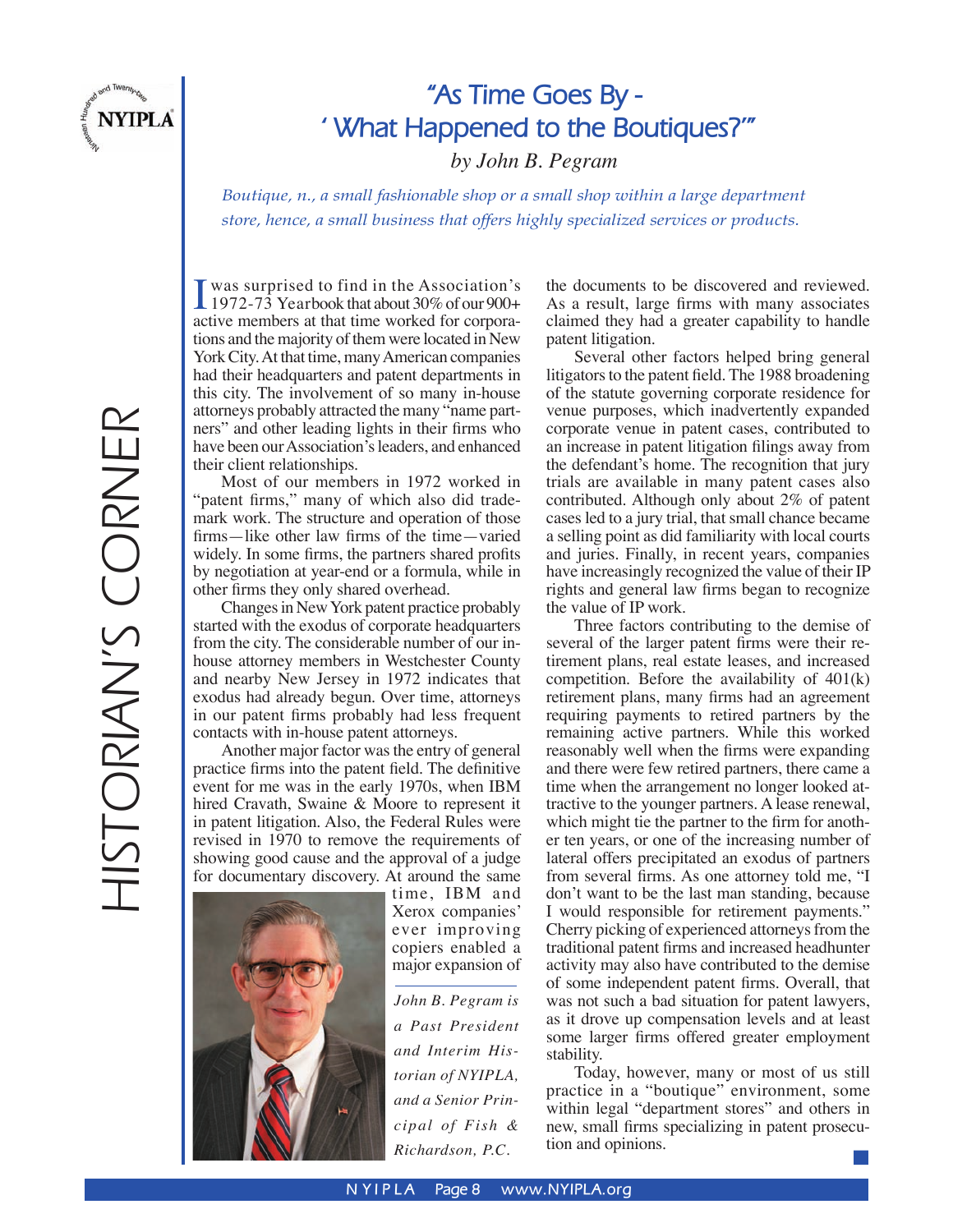# <span id="page-8-0"></span>**APPLICATION OF THE COMMON INTEREST DOCTRINE IN PATENT CASES**

*By Paul Ragusa and Chris Patrick*

#### **I. Introduction**

 The so called "common interest doctrine" often allows different parties who share a common legal interest, but not necessarily the same counsel or the same adversaries, to share privileged information without waiving the attorney-client privilege or the attorney work product immunity. Unfortunately, the doctrine, which is sometimes called the "joint defense" or "community of interest privilege," is not uniformly applied in the courts and is sometimes not recognized at all. This article addresses the background of the doctrine, provides a synopsis of recent developments in the relevant law, and concludes with practical strategies for increasing the likelihood of a court finding common interest communications privileged.

#### **II. Background**

 The attorney-client privilege protects from disclosure confidential communications between a client and an attorney representing the client. The underlying justification for the privilege is to incentivize candid communications between a client and its counsel in order to facilitate informed legal advice. If a client is concerned that communications with an attorney could be revealed, information necessary for proper representation may be withheld.<sup>1</sup> An often cited definition of the privilege is in Proposed Federal Rule of Evidence 503(b):

A client has a privilege to refuse to disclose and to prevent any other person from disclosing confidential communications made for the purpose of facilitating the rendition of professional legal services to the client, (1) between himself or his representative and his lawyer or his lawyer's representative, or (2) between his lawyer and the lawyer's representative, or (3) by him or his lawyer to a lawyer representing another in a matter of common interest, or (4) between representatives of the client or between the client and a representative of the client, or (5) between lawyers representing the client.<sup>2</sup>

 Implicit in the rule is that the privilege should extend beyond just attorney and client. There are a number of justifications for such an extension – one is to encourage parties working under a common legal interest to benefit from advice of all counsel.<sup>3</sup> Another is to facilitate business transactions.4 Stated differently, if the privilege is waived by disclosing information to a third party during negotiations, the parties would likely be less forthcoming with relevant information and business could stagnate.

 The work product doctrine protects from discovery documents developed in anticipation of litigation or

for trial by an attorney or on the attorney's behalf.<sup>5</sup> Its rationale focuses on encouraging competent and diligent preparation by the attorney and encompasses not only communications made from the client to the attorney, but other sources as well.<sup>6</sup> The early U.S. Supreme Court case of *Hickman v. Taylor* noted a distinction between what is commonly referred to as "ordinary" work product and "opinion" work product, the latter commanding the greatest protection.

 If otherwise protected information is disclosed to a third party then, absent an exception, the privilege or immunity can be waived.<sup>7</sup> An important issue concerns who may waive either the attorney-client privilege or work product protection. This is particularly pertinent in the patent law context where employee-inventors often testify at an infringement trial but typically are not in the management or control group of the company that owns the patent. At least one court has expressly held that the voluntary disclosure of a privileged communication by a non-control group employee can waive the privilege despite the fact that the corporation never approved the disclosure.<sup>8</sup>

 Fortunately, courts have recognized exceptions to waiver in various circumstances. The "joint defense" privilege developed within the context of criminal litigation and gradually became commonplace in the civil context.<sup>9</sup> Eventually, courts recognized a privilege among cooperating plaintiffs. In *In re Grand Jury Subpoena, 89-3 and 89-4*, the Fourth Circuit determined that there was no basis upon which to distinguish co-defendants and co-plaintiffs: "the rationale for the joint defense rule remains unchanged: persons who share a common interest in litigation should be able to communicate with their respective attorneys and with each other to more effectively prosecute or defend their claims."10

 The common interest doctrine expands the joint litigant privilege to parties who share a common legal interest but may not be involved in the litigation. The leading case is *Duplan Corp. v. Deering Milliken.*11 According to the Court:

A community of interest exists among different persons or separate corporations where they have an identical legal interest with respect to the subject matter of a communication between an attorney and a client concerning legal advice. The third parties receiving copies of the communication and claiming a community of interest may be distinct legal entities from the client receiving the legal advice and may be a non-party to any anticipated or pending litigation. The key consideration is that the nature of the interest be identical, not similar, and be legal,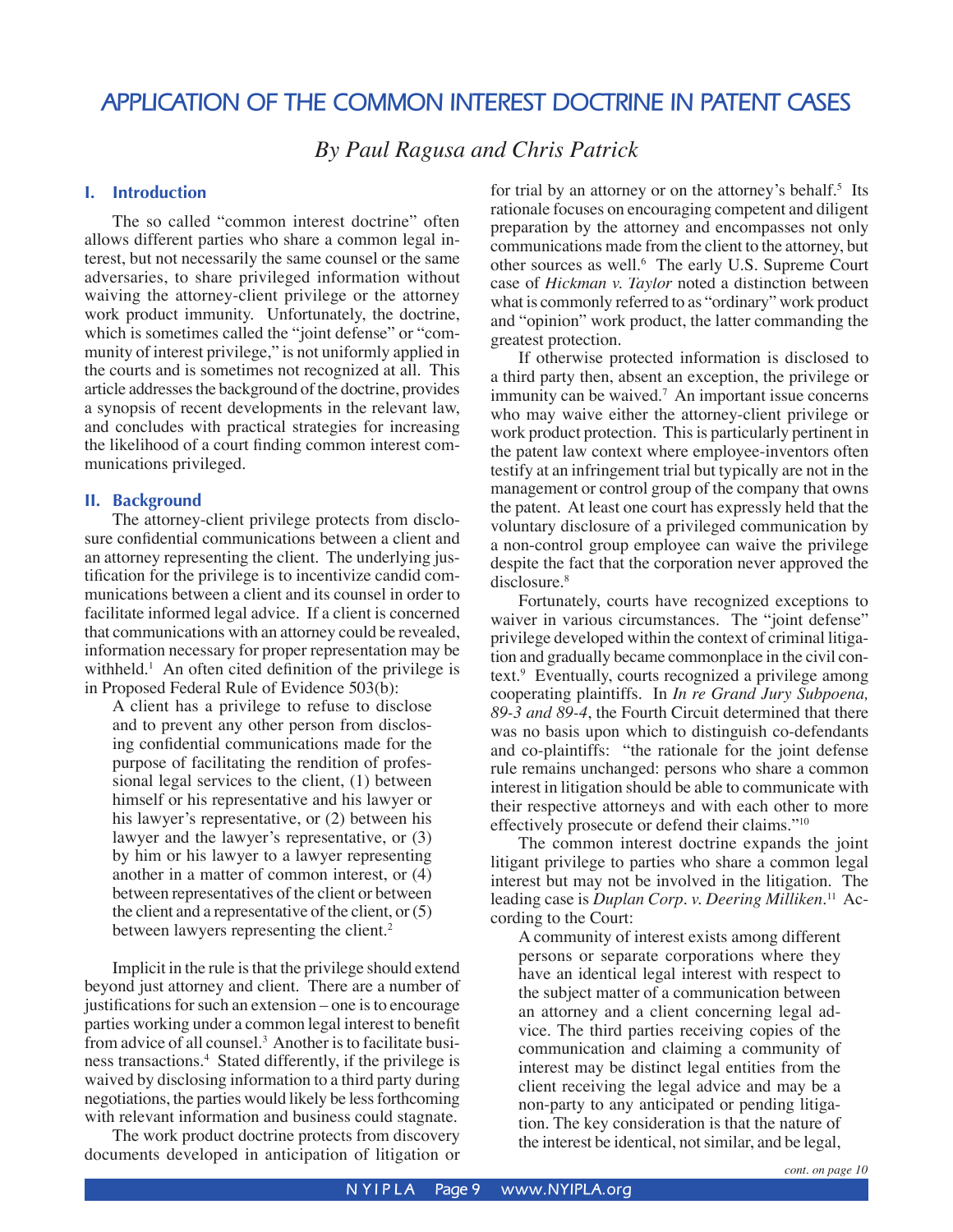not solely commercial. The fact that there may be an overlap of a commercial and a legal interest for a third party does not negate the effect of the legal interest in establishing a community of interest.12

 Courts have offered policy rationales for expanding the attorney-client privilege via the common interest doctrine. One court has stated that the purpose of the doctrine is to encourage parties working under a common legal interest "to benefit from the guidance of counsel, and thus avoid the pitfalls that otherwise might impair their progress toward their shared objective."<sup>13</sup> Others have been concerned with stifling business: "Unless it serves some significant interest, courts should not create procedural doctrine that restricts communication between buyers and sellers, erects barriers to business deals, and increases the risk that prospective buyers will not have access to important information that could play key roles in assessing the value of the business or product that are considering buying."14

 In the patent law context there have been a number of cases dealing with the boundaries of the common interest doctrine, but "[t]he legal boundaries which define the scope of the 'common interest' rule are by no means well defined."<sup>15</sup> In *Hewlett-Packard v. Bausch & Lomb*, the Northern District of California held that by disclosing an opinion letter by patent counsel to a third party for the purpose of a potential business transaction, the defendant did not waive the privilege to that opinion letter.<sup>16</sup> In *Johnson Electric v. Mabuchi*, the Southern District of New York held that the attorney-client privilege was not waived when defendant's attorney disclosed information to one of defendant's distributors.17 In *Tenneco Packaging v. C. Johnson & Son*, the Northern District of Illinois held that disclosure of an infringement opinion during an asset purchase negotiation did not defeat the privilege, relying heavily on the fact that the disclosure was subject to a confidentiality agreement.<sup>18</sup> On the other hand, in *Libbey Glass v. Oneida*, the Northern District of Ohio required that in order to maintain the privilege, the parties must demonstrate that the disclosure was for the purpose of "formulating a common legal strategy."19

#### **III. Recent Developments**

 Within the past few years, there have been a number of important changes in the law of willful infringement and induced infringement with regard to opinion of counsel evidence. These changes, coupled with changes in the common interest doctrine, raise a new set of concerns for patent practitioners.

#### **1. Developments in Substantive Patent Law: Willful and Induced Infringement**

 In *In re Seagate*, the Court of Appeals for the Federal Circuit set a new standard which no longer requires an opinion of counsel to defeat a charge of willful infringement. Instead, such an opinion is considered a factor in the willful infringement analysis.20 The *Seagate* court also touched upon issues of waiver, noting that "as a general proposition, relying on opinion counsel's work product does not waive work product immunity with respect to trial counsel."21

*In re EchoStar Communications* also addressed the issue of waiver when an opinion of counsel is relied on as a defense to willful infringement.<sup>22</sup> The court concluded that once a party relies on advice of counsel as a defense to willful infringement, the attorney-client privilege is waived. Additionally, "the scope of a waiver of attorney-client privilege is that the waiver applies to all other communications relating to the same subject matter."23

*Broadcom v. Qualcomm* addressed opinion of counsel evidence in the context of induced infringement holding that the failure to obtain a non-infringement opinion from qualified independent counsel may be circumstantial evidence of intent to induce others to commit patent infringement. $24$  A recent district court case went even further and held that failure to obtain an opinion of counsel is "strong circumstantial evidence" that the defendant had the requisite intent to induce infringement.<sup>25</sup>

#### **2. Developments in the Common Interest Doctrine**

 The court in *MedioStream v. Microsoft* recently held that a third party intervenor waived the privilege regarding a memo written by the intervenor's counsel that was forwarded from an employee of the intervenor to one of defendant's employees.<sup>26</sup> The court rested its decision on the fact that the memo was transferred between two non-lawyer employees. "Even assuming the [common interest] doctrine is broader in patent cases, the [intervenor counsel's] memo was transferred between two non-lawyer employees; the memo was not disclosed in the context of [the intervenor] and [defendant] jointly seeking legal advice. Therefore, the court finds that the common interest doctrine does not apply."27 The court also found that the employee of the intervenor had authority to waive the attorney-client privilege. $28$ 

 This decision highlights the reluctance of some courts to expand the common interest doctrine to encompass disclosures to non-attorneys. In the *MedioStream*  decision, the court stated "Fifth Circuit cases analyzing the question of common legal interest suggest that the doctrine applies only when co-defendants jointly seek legal advice from counsel."29 Interestingly, the court applied Fifth Circuit, rather than Federal Circuit, law.

#### **IV. Practical Strategies for Protecting Privilege**

 Certain practical considerations can increase the likelihood that privileged communications disclosed during an investigation or transaction will stay privileged. The first task is to ascertain the applicable jurisdiction and understand the applicable law which varies among the U.S. circuit courts.<sup>30</sup> A company susceptible to suit in certain jurisdictions may want to seek alternatives to disclosure of its most sensitive communications.

 When disclosure of privileged communications is warranted or necessary, the parties should execute a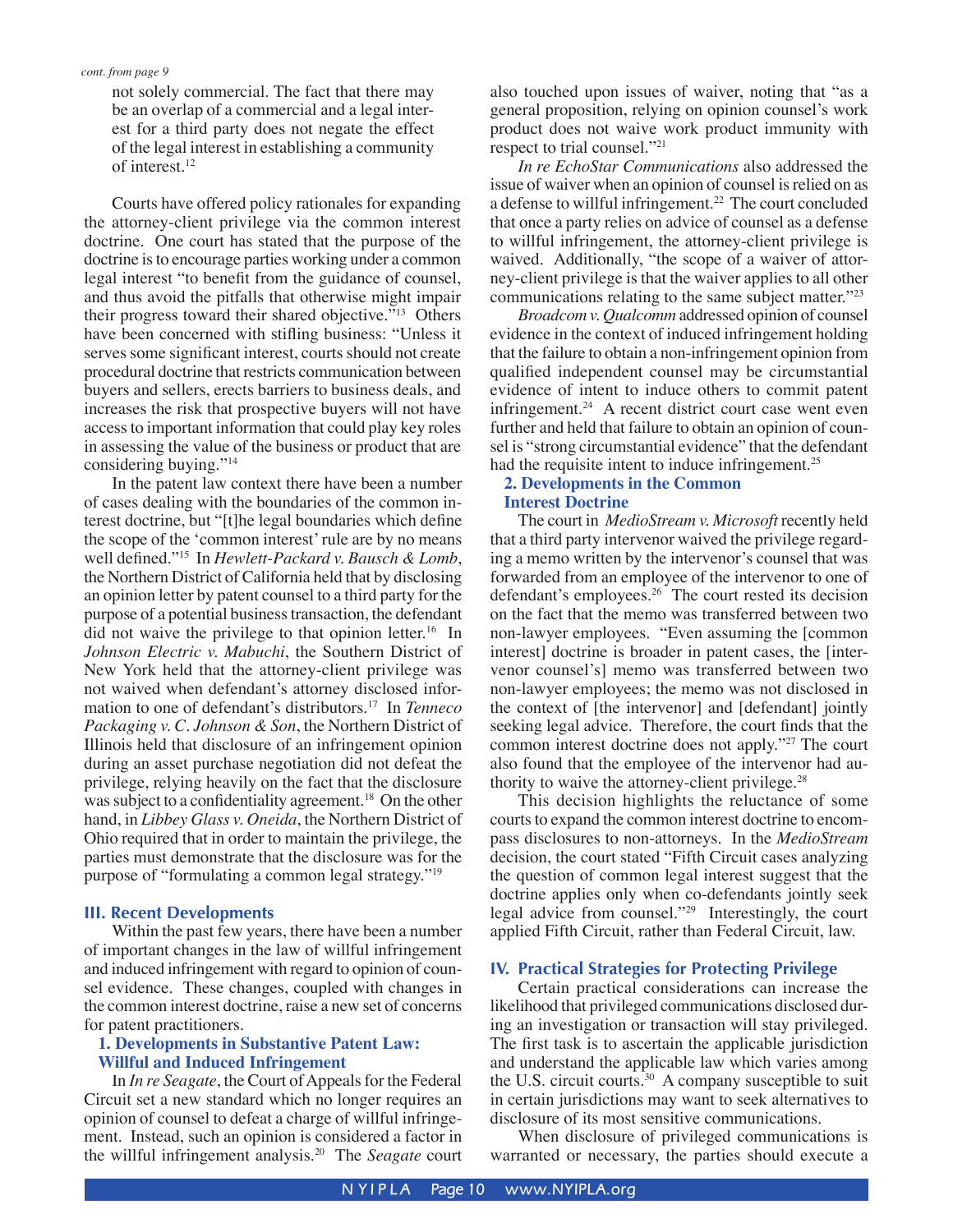written common interest or joint defense agreement as evidence of their intent to keep certain communications privileged. The parties should articulate in the agreement the common legal interest that provides the basis for one party to seek the advice of the other party's counsel.<sup>31</sup> The agreement should outline reasonable steps that both parties will adhere to in limiting access to common interest communications. Privileged documents should be labeled as privileged and confidential. Ideally, the documents should remain in the possession of the disclosing party; an online data room with password-protected access and restrictions on copying can be used to share the information.

 If possible, the agreement should also recite that both parties reasonably anticipate being sued and are sharing privileged information as part of a joint defense strategy – although a specific threat of litigation is not usually required.32 The timing of the disclosure is important in this regard. For example, where disclosure of privileged communications is made at an early stage of a deal, where the parties are still far apart, a court may be less inclined to find a sufficient common interest. In contrast, where there is an agreement in principle and a deal is imminent, a court is more likely to find that subsequent disclosure of privileged communications does not amount to a waiver.<sup>33</sup>

#### **V. Conclusion**

 The impact of the recent developments in both the common interest doctrine and in the substantive law of willful and induced infringement create a difficult landscape for patent practitioners to navigate. The Federal Circuit decisions in *Seagate, EchoStar,* and *Broadcom* make clear that opinion of counsel evidence plays an important role in patent litigation. The uncertainty surrounding the common interest doctrine, however, injects the risk of waiver into situations where a party may wish to use an opinion of counsel for a purpose other than as a defense to willful or induced infringement.



*Paul A. Ragusa is a partner and Chris Patrick an associate at Baker Botts LLP in New York. They specialize in patent litigation, patent portfolio management, counseling, and licensing. Mr. Ragusa would like to thank Michael E. Knierim, a summer associate at the firm, for his highly valuable assistance with the preparation of this article.*

#### **(Footnotes)**

<sup>1</sup> *Fisher v. United States*, 425 U.S. 391, 403 (1976) ("As a practical matter, if the client knows that damaging information could more readily be obtained from the attorney following disclosure than from himself in the absence of disclosure, the client would be reluctant to confide in his lawyer and it would be difficult to obtain fully informed legal advice.").

<sup>2</sup> *Rules of Evidence for United States Courts and Magistrates,* 56 F.R.D. 183 (1972).

<sup>3</sup> *Libbey Glass v. Oneida, Ltd*., 197 F.R.D. 342, 347-48 (N.D. Ohio 1999).

<sup>4</sup> *Hewlett-Packard Co. v. Bausch & Lomb Inc*., 115 F.R.D. 308, 311 (N.D. Cal. 1987).

<sup>5</sup> See e.g., FED. R. CIv. P. 26(b)(3).<br><sup>6</sup> See generally Hickman v. Taylor, 329 U.S. 495 (1947).

<sup>7</sup> *See, e.g., Hodges, Grant & Kaufmann v. United States*, 768 F.2d 719, 721 (5th Cir. 1985).

<sup>8</sup> *Jonathan Corp. v. Prime Computer, Inc.,* 114 F.R.D. 693 (E.D. Va. 1987). <sup>9</sup> *See In re Grand Jury Subpoenas*, 89-3 and 89-4, 902 F.2d 244, 249 (4th Cir. 1990).

<sup>10</sup> *Id.*

<sup>11</sup> 397 F.Supp. 1146 (D.S.C. 1974).

<sup>13</sup> *Libbey Glass v. Oneida, Ltd*., 197 F.R.D. 342, 347-48 (N.D. Ohio 1999) <sup>14</sup> *Hewlett-Packard Co. v. Bausch & Lomb Inc*., 115 F.R.D. 308, 311 (N.D. Cal. 1987).

<sup>15</sup> *GTE Directories Serv. Corp. v. Pacific Bell Directory*, 135 F.R.D. 182, 191 (N.D. Cal. 1991).

<sup>16</sup> *Hewlett-Packard Co. v. Bausch & Lomb, Inc*., 115 F.R.D. 308, 309 (N.D. Cal. 1987)

<sup>17</sup> *Johnson Electric North America Inc. v. Mabuchi North America Corp*., 1995 U.S. Dist. LEXIS 5227, at \*8 (S.D.N.Y. Apr. 18, 1996).

<sup>18</sup> *Tenneco Packaging Specialty and Consumer Prods. Inc. v. S.C. Johnson & Son, Inc*., 1999 U.S. Dist. LEXIS 15433, at \*1, \*7-8 (N.D. Ill. Sept. 9, 1999).

<sup>19</sup> *Libbey Glass v. Oneida, Ltd.,* 197 F.R.D. 342, 347-48 (N.D. Ohio 1999).

<sup>20</sup> *In re Seagate Tech*., 497 F.3d 1360, 1371-72 (Fed. Cir. 2007); *Energy Transp. Group, Inc. v. William Demant Holding*, 2008 WL 114861, at \*1 (D. Del. Jan. 7, 2008) ("[N]othing in Seagate forbids a jury to consider whether a defendant obtained advice of counsel as part of the totality of circumstances in determining willfulness.").

- 22 448 F.3d 1294 (Fed. Cir. 2006).
- <sup>23</sup> *Id.*

<sup>24</sup> *Broadcom Corp. v. Qualcomm Inc*., 543 F.3d 683, 697-99 (Fed. Cir. 2008); *see also World Wide Stationary Mfg. Co. v. U.S. Ring Binder, L.P.*, 2009 WL 4730342, at \*2 (E.D. Mo. Dec. 4, 2009) (interpreting *Broadcom*  and noting that while failure to obtain opinion of counsel is relevant in the inducement context, it is not in the willfulness context).

<sup>25</sup> *Abraxis Bioscience, Inc. v. Navinta, LLC*, 2009 WL 2382251, at \*36 (D. N.J. Aug. 3, 2009).

26 Order at 2, *MedioStream Inc. v. Microsoft Corp*., No. 2:08-cv-00369-CE (E.D. Tex., June 1, 2010).

<sup>27</sup> *Id.*

28 Order at 2-3, *MedioStream Inc. v. Microsoft Corp*., No. 2:08-cv-00369- CE (E.D. Tex., June 1, 2010)

<sup>29</sup> *Id.* (citing *In re Santa Fe Int'l Corp*., 272 F.3d 705, 710 (5th Cir. 2001); *In re Auclair*, 961 F.2d 65, 70 (5th Cir. 1992)).

<sup>30</sup> Although the Federal Circuit has provided guidance as to matters particular to patent law, such as whether a draft patent application may be privileged, *see, e.g., Rohm and Haas Co. v. Brotech, Corp.* 19 F.3d 41 (Fed. Cir. 1994), most privilege issues are particular to the geographical jurisdiction in which the suit is brought.

<sup>31</sup> *Verigy US, Inc. v. Mayder*, No. C07-04330, 2008 WL 5063873, at \*3 (N.D. Cal. Nov. 21, 2008).

<sup>32</sup> *See Louisiana Mun. Police Employees Retirement Sys. v. Sealed Air Corp.*, 253 F.R.D. 300, 310 (D.N.J. 2008).

<sup>33</sup> *See Katz v. AT&T Corp.*, 191 F.R.D. 433, 438 (E.D. Pa. 2000).

<sup>12</sup> *Id.* at 1172

<sup>21</sup> *Id.* at 1376.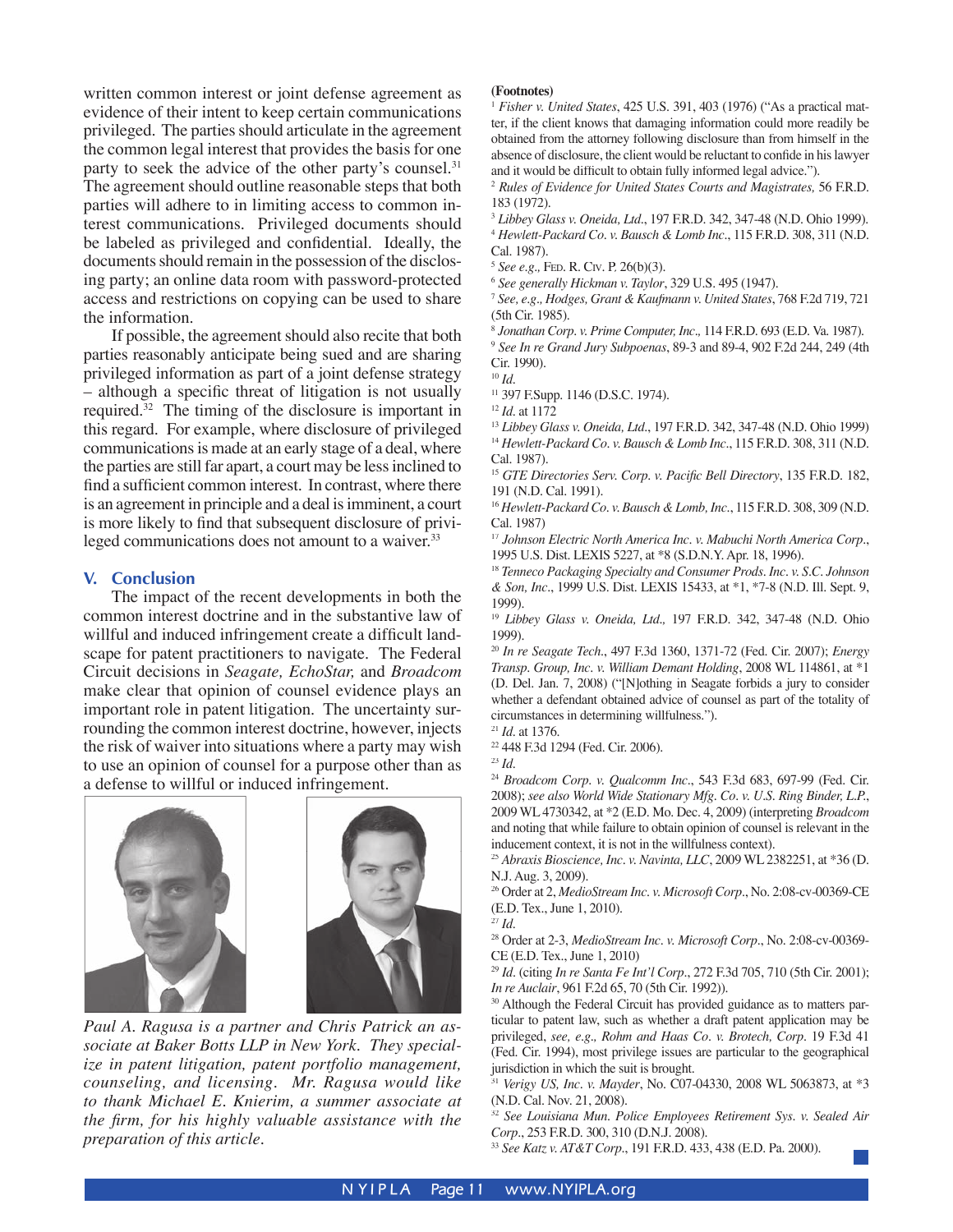# **US Bar/EPO Liasion Council Meets In Munich** *By Samson Helfgott*

<span id="page-11-0"></span>The 26<sup>th</sup> Annual Meeting of the US Bar/EPO Liaison<br>Council took place in Munich on October 11, 2010. Attending the meeting was the recently elected president of the European Patent Office, Benoit Battistelli. Along with him, and representing the EPO, were the vice presidents of the Legal Division, the Board of Appeals, and major principal directors and directors of various organizations within the EPO.

The US Bar/EPO Liaison Council consists of delegates from various national and regional patent bar associations in the United States and meets annually with the heads of the EPO, alternating between the US and Europe to discuss matters of interest for US applicants filing in the EPO. Applicants from the United States are the largest group from a single country and constitute approximately 25% of the work for the EPO.

Representing the NYIPLA at this Council meeting were its representatives, Thomas Spath from Abelman, Frayne & Schwab and Samson Helfgott from Katten Muchin Rosenman LLP.

As part of the EPO's annual report, the President indicated that in 2009, the EPO received 212,000 applications which was a drop of  $8\%$  from comparable figures during 2008. However, for the first nine months of 2010 there has been an increase of approximately  $4\%$  in filings. This compares with the average increase of patent filings in the rest of the world of only 2.5%. Of the applications received by the EPO in 2009, 56,000 were EURO direct cases, while 156,000 were PCT cases filed in Europe.

During 2009, 52,000 patents were granted. The grant rate in the EPO is currently 42%. The pendency for a first European search report with an accompanying written opinion is six months where the EPO is the Office of First Filing (OFF). Where the EPO is the Office of Second



Honorable Randall R. Rader US Court of Appeals for the Federal Circuit

> **The Harvard Club** 35 West 44<sup>th</sup> Street, New York City

> > **Details:** www.nyipla.org

Filing (OSF), the first search report and written opinion is received by 27 months.

The EPO has in the past provided its services to countries within Europe on an Extension basis. These Extension countries are typically those that ultimately hope to become part of the EPO. Apparently, other countries are now interested in making use of the EPO services, but the EPO is hesitant to expand its borders beyond the European continent. It has, therefore, extended its services under a Validation Agreement with Morocco. In this regard, the EPO grant will be accepted by Morocco, but Morocco will not have the ability to become a Member State. It is expected that other countries such as Tunisia, and perhaps others, will also want to become part of the Validation Agreement Program.

The European Patent Office wants to maintain its strength and, at the same time, keep its high quality of search and examination. The series of rule changes generally referred to as "raising the bar" which have been introduced in the past year have increased the quality and timeliness of examination within the EPO. These measures require that an applicant reduce the number of independent claims in the same category prior to beginning the search, rather than during the examination period as was previously done. The changes also include the examiner refusing to conduct a search where the claims have insufficient disclosure or lack clarity. It also requires a response to the Written Opinion conducted along with the search even before an examination is requested, and in the case of a PCT application, providing such a response to any Written Opinion from any Searching Authority before entry into the EPO. It also restricts voluntary amendments to only a single one, thereafter requiring consent of the examiner for further voluntary amendments. Additionally, it also requires that

when filing amendments, identification of support within the specification for such amendments must be provided.

The EPO restrictions on divisionals resulted in filing more than 10,000 divisionals during the last month before the restriction on such filings went into effect. The EPO, however, has recognized that there are continuous complaints regarding this restriction on divisionals and has indicated that it will be monitoring the situation as it goes forward.

Beginning on January 1, 2011, the EPO will introduce the Utilization Project as a result of an amendment to EPC (European Patent Convention) Rule 141 and a new Rule 70(b) EPC. The purpose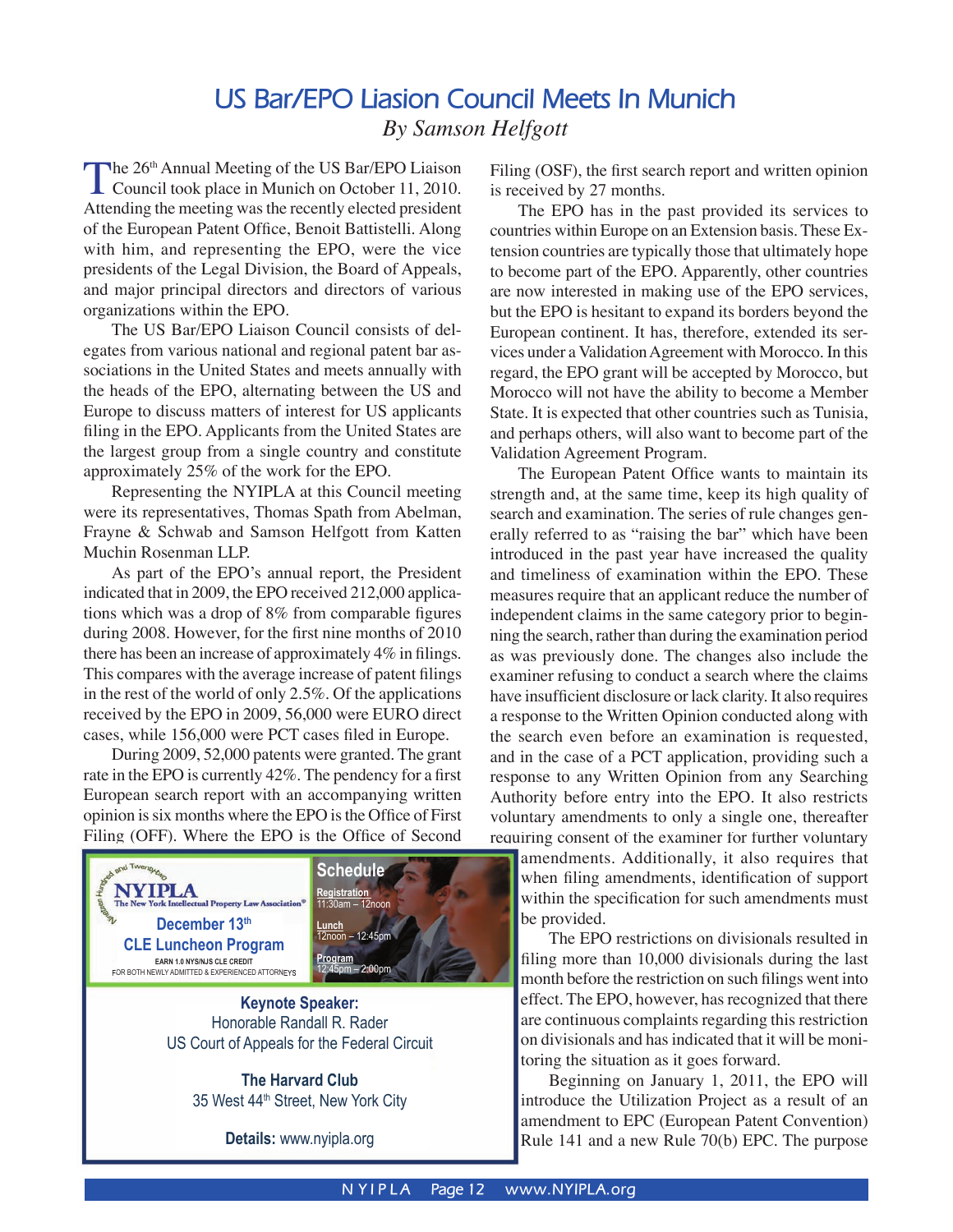of this Project is to permit work that is carried out during the priority year by an OFF to be further utilized by the EPO when prosecuting the subsequent European patent application in the EPO as an OSF.

Under the amended rules, an applicant claiming priority of a previous application must file with the EPO a copy of the results of any novelty search carried out by the OFF. This information must be filed together with the European patent application, or in the case of a EURO-PCT application, on entry into the European phase.

Where the search results are not yet available, a copy of the search results must be fi led without delay after they have been made available to the applicant.

The search results, in whatever form or format they are established by the OFF, must be submitted together with a copy of the official document issued by the OFF. No copies of the documents actually cited are required nor is a translation required where the search results established by the OFF is in a language other than one of the EPO official languages.

Where at the time the application enters the EPO examination stage, a copy of the search results from an OFF has not been submitted, the EPO will invite the applicant to file within a non-extendable period of two months such copies, or a statement of non-availability of these search results.

If the applicant fails to reply within this two month period, the European patent application will be deemed to be withdrawn. Accordingly, where no search has been done by an OFF, the EPO examination will proceed in any event. However, it will be necessary to file such a statement with the EPO advising them that no search results have been received to avoid abandonment of the application.

While at present no electronic interoffice system for exchange of search results has been set up, it is hoped that the EPO will begin discussions with other patent offices to make the exchange of search results electronically available to the EPO.

There continues to be ongoing interest to implement a European Union (EU) patent along with the introduction of a Community Patent Court. This Court has been renamed the European Patent and European Union Patent Court (EEUPC).

The EPO indicated that at present, no increase in user fees is contemplated.

With respect to the EU patent, a draft Regulation would place the EPO in charge of the search, substantive examination, opposition, and appeal procedures relating to EU patents. There are ongoing discussions on how this integration of the EU patent within the EPO system will take place. One suggestion is to give the EU the ability to proceed with accession to the EPO Treaty. However, this would require revision of the European Patent Convention which is a very challenging task. It may also be possible to have the EU use the EPO system as an Extension State or perhaps under a separate Contractual Agreement where the EPO provides services to the EU in connection with its EU patent. These issues are still under discussion.

The issue of translation of the EU patent into various languages is also still under discussion. The EPO has indicated that it would be willing to establish a machine translation system within four years to provide machine translation into all of the approximately 26 European languages. However, the basic languages of examination are still under discussion. The proposal has been for EU patents to be examined and granted by the EPO in one of the EPO official languages: English, French or German. However, there are still proposals under consideration from the Spanish delegation and others to provide that the application filed in any language would have to be translated into English in any event. The English language application would form the authentic text. However, after grant, the applicant would have to translate the EU patent into another language of his choice and, if the translation were to be narrower, it would be the translation that would limit the scope of protection on the entire EU territory.

In connection with a common European Court System, the proposal is to provide an agreement which would be open for accession to all EPC Contracting States. Participation of the European Union and 27 Member States is compulsory, while participation for the 11 other EPC Contracting States would be optional.

In June 2009, the EU Council asked the Court of Justice of the EU for an opinion on the compatibility of the latest draft agreement on a Common Court System of Europe and the future of the EU patent with existing EU law. While the Court of Justice had a hearing in May 2010, the EU is still awaiting the opinion of the Court to determine whether the agreement would have to be revised in order to enter into force.

*Samson Helfgott is a partner at Katten Muchin Rosenman LLP where he focuses on domestic and international patents, trademarks and copyrights. Along with Thomas E. Spath of Abelman, Frayne & Schwab, Mr. Helfgott is the NYIPLA's US Inter – Bar/EPO Liaison. He can be contacted atsamson. helfgott@kattenlaw.com*.

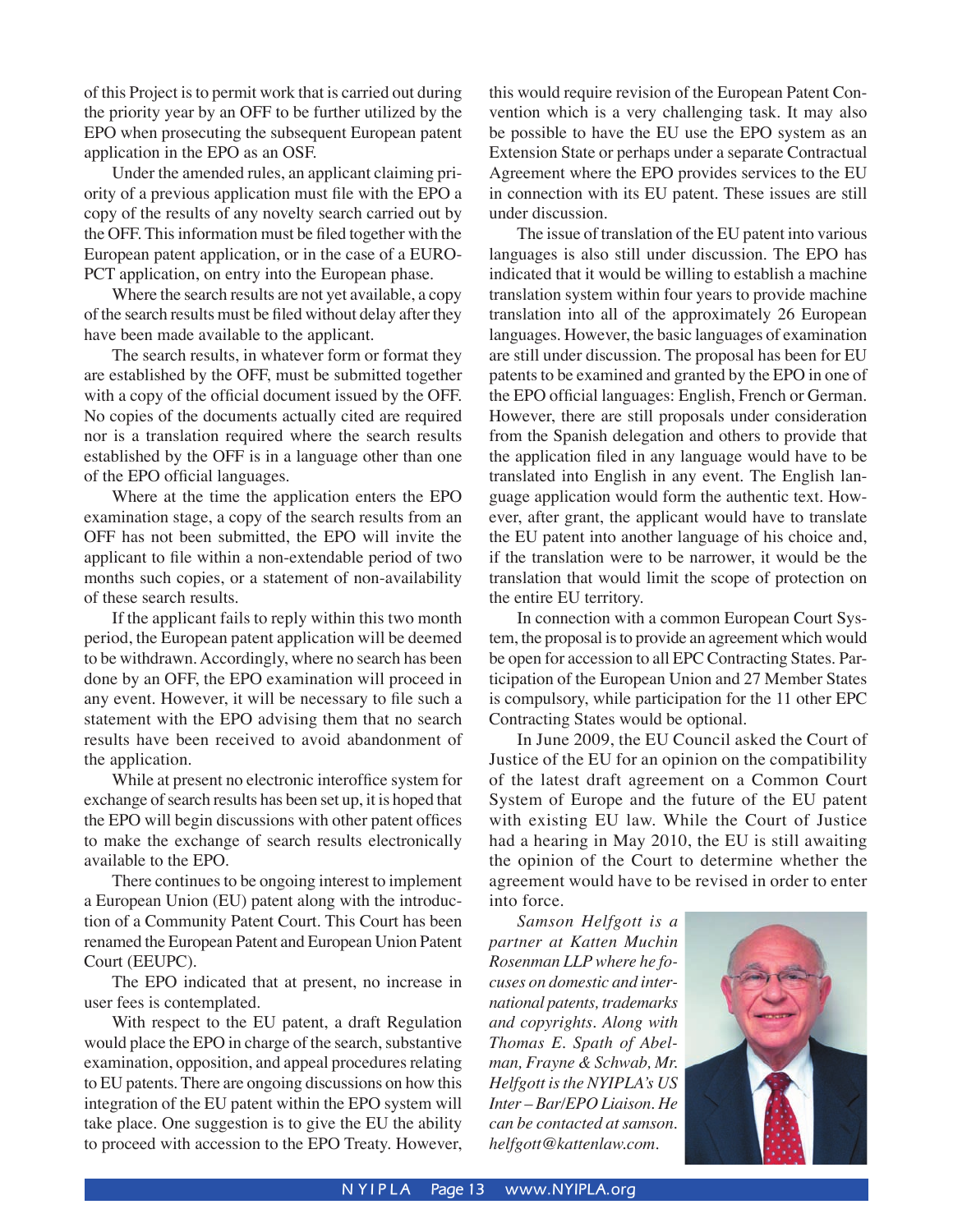<span id="page-13-0"></span>

# **Developments in International Prosecution and Enforcement**

In 15 October 2010, the Committee on Meetings and Forums hosted a Continuing Legal Education (CLE) luncheon at the Harvard Club. The program was entitled "Important New Developments in International Prosecution and Enforcement."

Brian Daley, a partner at Ogilvy Renault in Montreal, made a presentation that asked, "Are the Patented Medicines (Notice of Compliance) Regulations making it harder to get and enforce patents in Canada?" He explained how these regulations have "turbocharged" changes in Canadian patent jurisprudence, and have at the same time created new pitfalls for applicants and patentees. Mr. Daley also discussed the importance of a "sound prediction of utility" in Canadian pharmaceutical patent applications. He noted recent cases suggesting a changing relationship between the requirements of unobviousness and sound prediction of utility.

Tony Pezzano, a partner at Cadwalader, Wickersham & Taft, spoke on "Evaluating where to litigate international IP disputes" pointing out the differences between International Trade Commission (ITC) and district court cases. Mr. Pezzano described the organization and jurisdiction of the ITC, and the procedure followed in an action under

19 U.S.C. § 1337 ("Section 337") in the ITC. He also discussed the pilot mediation program for Section 337 investigations at the ITC. In addition, Mr. Pezzano described the advantages of using the

WIPO Arbitration and Mediation Center as an alternative to multi-national patent litigation, and outlined the procedure in a WIPO arbitration case.

Sam Helfgott, a partner at Katten Muchin Rosenman, presented on "Patent Prosecution Highway (PPH) programs and practice tips." Mr. Helfgott discussed strategies for using the PPH to obtain accelerated prosecution of patent applications in different countries in the PPH network. He presented statistics showing significant reduction in pendency of applications when PPH procedures are used. He pointed out how a favorable International Search Report in a PCT application may be used to fast-track a copending application in the USPTO. Mr. Helfgott also discussed quality, cost and timeliness factors in choosing an International Searching Authority for a PCT application. His discussion of new developments in EPO practice appears elsewhere in this issue of the Bulletin.

The next CLE luncheon meeting will be at the Harvard Club on December 13, 2010. The featured speaker will be Hon. Randall R. Rader, Chief Judge of the Court of Appeals for the Federal Circuit.



The Meetings & Forums Committee is co-chaired by Richard Martinelli of Orrick Herrington & Sutcliffe LLP and Jay Anderson of Wiggin and Dana LLP.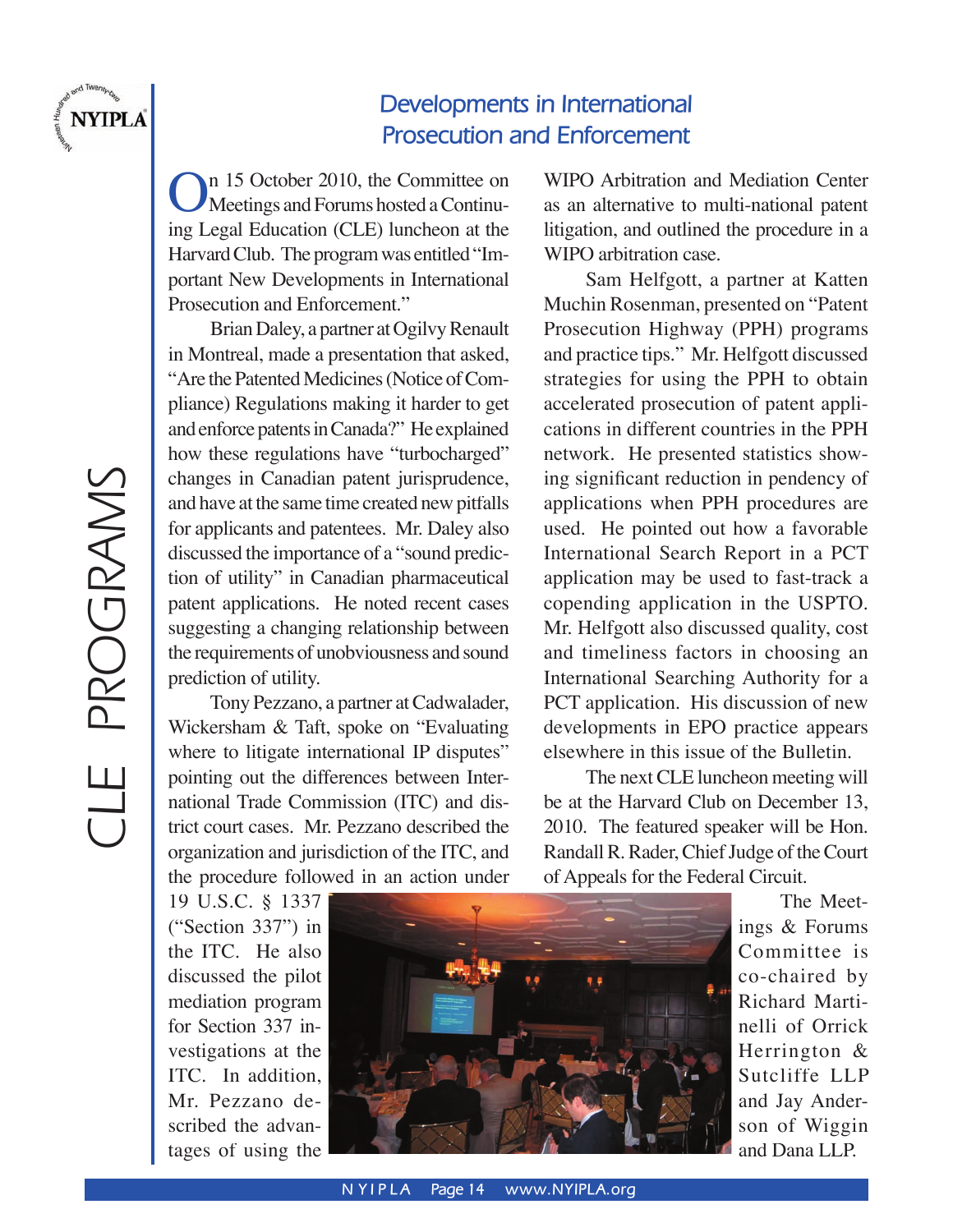# **2010 - 2011 Open Committees**

### **Amicus Briefs**

<span id="page-14-0"></span>*Co-Chairs* **John M. Hintz** Chadbourne & Parke LLP **David F. Ryan** Law Offices of David Ryan *Board Liaison* **Charles R. Hoffmann** Hoffmann & Baron LLP

### **Continuing Legal Education**

*Co-Chairs* **Anna Erenburg** Cadwalader, Wickersham & Taft LLP **Richard E. Parke**  Frommer Lawrence & Haug LLP *Board Liaison* **Dorothy R. Auth**  Cadwalader, Wickersham & Taft LLP

# **Copyrights**

*Chair* **Ronald A. Clayton**  Fitzpatrick, Cella, Harper & Scinto *Board Liaison* **Doreen L. Costa**  Baker Botts LLP

# **Corporate**

*Co-Chairs* **Susan E. McGahan**  AT&T Inc. **Alexandra B. Urban**  Otis Elevator Company *Board Liaison* **Alice C. Brennan**  Verizon Wireless

### **Inventor of the Year Award (IOTY) Committee**

*Co-Chairs* **Jessica L. Copeland**  Hodgson Russ LLP **Kevin Ecker** Philips *Board Liaison* **John T. Moehringer**  Cadwalader, Wickersham & Taft LLP

### **Law School Writing Competition**

*Co-Chairs* **Maren C. Perry** Leason Ellis LLP **Mimi Rupp** Kenyon & Kenyon LLP

*Board Liaison* **John Moehringer**  Cadwalader, Wickersham & Taft LLP

### **Meetings & Forums**

*Co-Chairs* **Jay H. Anderson** Wiggin & Dana LLP **Richard F. Martinelli**  Orrick Herrington & Sutcliffe LLP *Board Liaison* **Ira J. Levy**  Goodwin Procter LLP

#### **Membership**

*Co-Chairs* **Paul A. Bondor**  Kirkland & Ellis LLP **Marilyn M. Brogan**  Frommer Lawrence & Haug LLP *Board Liaison* **Theresa M. Gillis** Howrey LLP

### **Patent Law**

*Co-Chairs* **William H. Dippert**  Eckert Seamans Cherin & Mellott, LLC **Peter G. Thurlow**  Jones Day *Board Liaison* **Walter E. Hanley Jr.**  Kenyon & Kenyon LLP

# **Patent Litigation**

*Chair* **Anthony F. Lo Cicero**  Amster, Rothstein & Ebenstein LLP *Board Liaison* **John M. Delehanty**  Mintz Levin Cohn Ferris Glovsky and Popeo PC

# **Publications**

*Co-Chairs* **Stephen Quigley** Ostrolenk Faber LLP **Wanli Wu** Wiggin & Dana LLP *Board Liaison* **Dale L. Carlson**  Wiggin & Dana LLP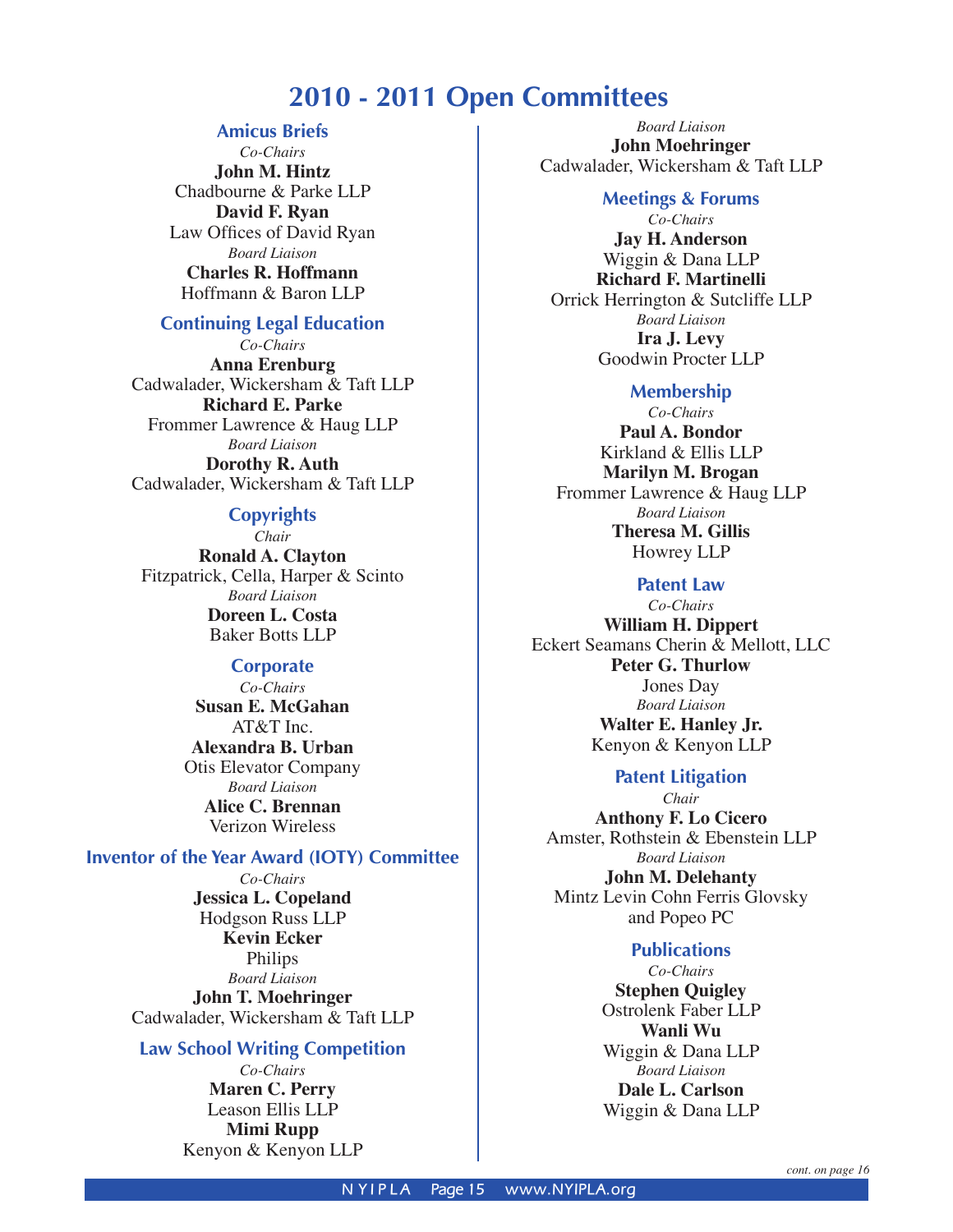**Privacy Law** 

*Chair* **Jonathan E. Moskin**  Foley & Lardner LLP *Board Liaison* **Jeffrey M. Butler**  Jones Day

# **Trademark Law**

*Co-Chairs* **Steven R. Gustavson**  Goodwin Procter LLP **Kathleen E. McCarthy**  King & Spalding LLP *Board Liaison* **Susan Progoff**  Ropes & Gray LLP

### **Women in IP Law**

*Co-Chairs* **Donna M. Praiss**  Michelman & Robinson, LLP **Carolyn A. Blessing**  Kenyon & Kenyon LLP *Board Liaison* **Leora Ben-Ami**  Kaye Scholer LLP

#### **Young Lawyers**

*Co-Chairs* **Sonja Keenan**  Cadwalader, Wickersham & Taft LLP **Andrew N. Stein**  Goodwin Procter LLP *Board Liaison* **Allan Fanucci** Winston & Strawn LLP

### **2010 - 2011 Liaisons and Representatives**

#### **US Bar Japan Patent Office Liaisons**

**John B. Pegram** Fish & Richardson P.C. **Marylee Jenkins** Arent Fox LLP

# **US Inter - Bar EPO Liaisons**

**Samson Helfgott** Katten Muchin Rosenman LLP **Thomas E. Spath** Abelman, Frayne & Schwab

# **JPPCLE Liaisons**

**Thomas J. Meloro** Willkie Farr & Gallagher LLP **Ira J. Levy** Goodwin Procter LLP

**Conner Inn of Court Liaison Thomas J. Meloro** Willkie Farr & Gallagher LLP

#### **National Inventors Hall of Fame Liaison Dale L. Carlson**

Wiggin & Dana LLP

**Bar Associations Liaison Thomas J. Meloro** Willkie Farr & Gallagher LLP

**Federal Judiciary Liaison W. Edward Bailey**  Hogan Lovells LLP

### **2010 - 2011 Closed Committees**

**Annual Meeting, May Charles R. Hoffmann**  Hoffmann & Baron LLP

**Judges Dinner Thomas J. Meloro**  Willkie Farr & Gallagher LLP

> **Nominating Mark J. Abate**  Goodwin Procter LLP

**NYIPLA Diversity Scholarship W. Edward Bailey** Hogan Lovells LLP

> **Past Presidents Mark J. Abate** Goodwin Procter LLP

**Historian (Interim) John B. Pegram**  Fish & Richardson P.C.

**Public and Judicial Services Theresa M. Gillis**  Howrey LLP

**Professional Ethics and Grievance Charles R. Hoffmann**  Hoffmann & Baron LLP

#### **Records Committee**

**Peter Saxon**  Fitzpatrick, Cella, Harper & Scinto **Thomas L. Creel**  Offices of Thomas L. Creel LLC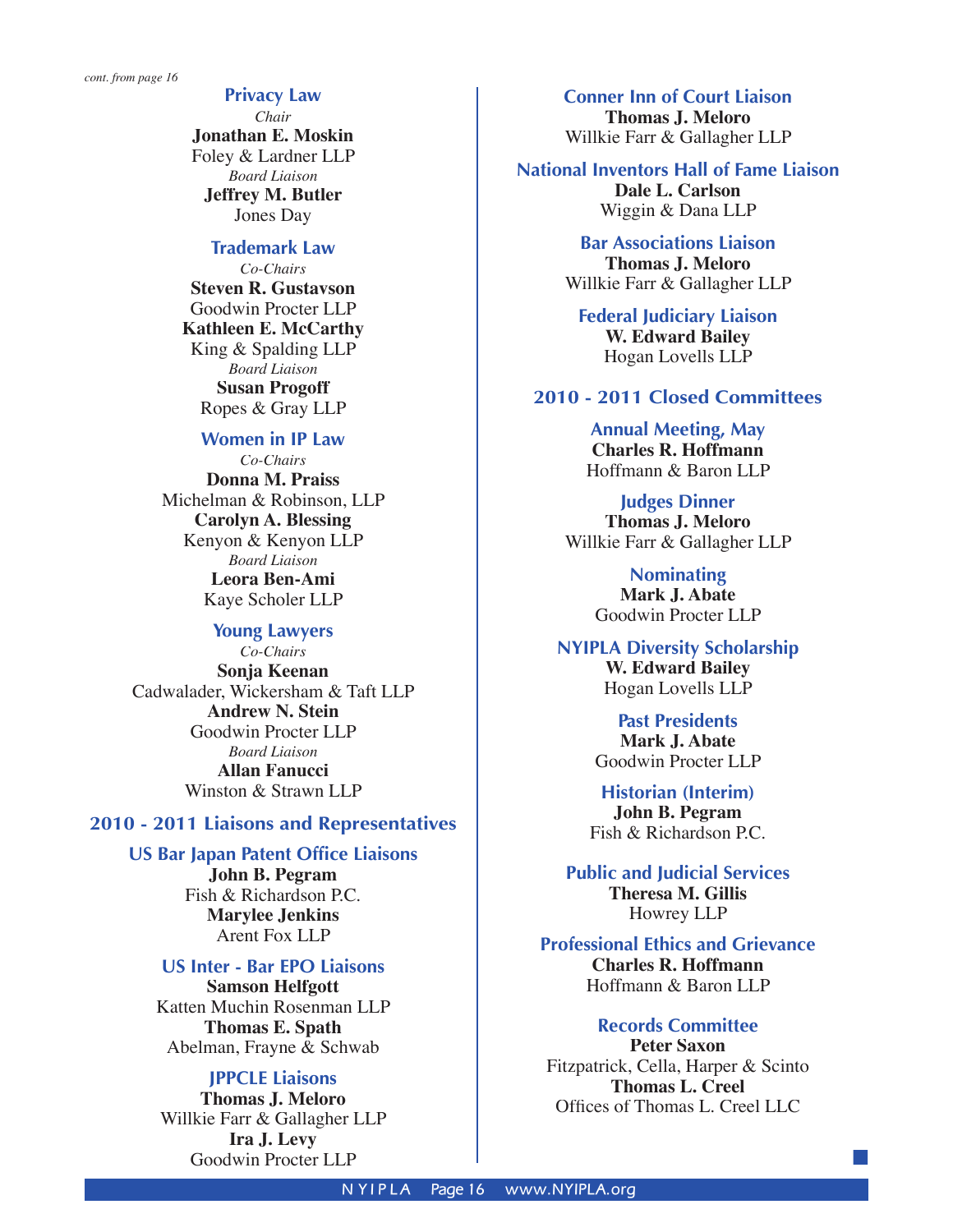# **Federal Circuit Rules in** *Hyatt v. Kappos* **NYIPLA Filed** *Amicus* **Brief**

# *by Charles E. Miller*

<span id="page-16-0"></span>The NYIPLA filed an amicus brief authored by Charles<br>
E. Miller of Dickstein Shapiro in support of neither party for the Federal Circuit's *en banc* rehearing of *Hyatt v. Kappos* (No. 2007-1066). A copy of the brief is available at *www.nyipla.org* under "Association Amicus Briefs".

The Association's brief argued for the long-needed, modern-day articulation of the proper role of district court *de novo* review-jurisdiction over PTO Board of Patent Appeals and Interferences (BPAI) decisions under 35 U.S.C. §145 as a meaningful alternative to the highly deferential court/agency standard of review of agency fact-findings available in the Federal Circuit under §§141-144.

On November 8, 2010 the Federal Circuit in a divided (7-2) opinion, ruled that a patent applicant in a civil action against the Patent and Trademark Office under 35 U.S.C. §145 has an essentially unfettered right to introduce new, non-cumulative evidence relevant to the BPAI's fact-findings and that the entirety of such fact-findings must then be reviewed *de novo*:

[W]e hold that the only limitations on the admissibility of evidence applicable to a §145 proceeding are the limitations imposed by the Federal Rules of Evidence and Federal Rules of Civil Procedure. Therefore, we hold that the district court . . . abused its discretion when it excluded Mr. Hyatt's declaration [submitted for the first time at the district court stage]  $\dots$ .

The particular significance of a  $§145$  civil action is that it affords an applicant the opportunity to introduce new evidence after the close of the administrative proceedings—and once an applicant introduces new evidence on an issue, the district court reviews that issue *de novo*.

The opinion also confirmed the existing principles (1) that an applicant may be barred from presenting new "issues" in the civil action, and (2) that, when no new evidence is presented, BPAI fact-findings should be given deference under the "substantial evidence" standard of review pursuant to the Administrative Procedure Act (APA).

Gilbert Hyatt had sued the PTO in the U.S. District Court for the District of Columbia after the Board had sustained the examiner's written description and enablement rejections of many of the claims in Hyatt's patent application. In addition to the complaint, Hyatt proffered a declaration offering new evidence of enablement and written description. The district court, in granting the PTO's motion for summary judgment, excluded the declaration evidence because of Hyatt's "negligence" in failing to previously submit it to the PTO. Hyatt appealed, and in a 3-judge panel decision, the Federal Circuit held that the district court properly excluded the evidence because Hyatt had "willfully" withheld it (not negligently as the district court had found) from the PTO.

Judge Kimberly Moore wrote the *en banc* decision which was joined by Chief Judge Rader and Judges Lourie, Bryson, Linn, and Prost. Judge Dyk dissented and was joined by Judge Gajarsa. Judge Newman concurred-in-part — arguing that the district court in a civil action should give no deference to PTO fact-findings even when no new evidence is presented.

A key to the majority decision is the notion that a Section 145 civil action is not an appeal, but rather an actual lawsuit to enjoin the PTO to act. The majority's analysis emphasized the 150-year history of Section 145 civil actions in which the admission of new evidence has always been a part of such proceedings. *Gandy v. Marble,*  122 U.S. 432 (1887) (explaining that the [predecessor] §4915 suit in equity was "not a technical appeal from the Patent Office, nor confined to the case as made in the record of that office"). The Court then reviewed the text of the current statute, the role of the APA, and various policy arguments before reaching its conclusions.

In the dissent, Judge Dyk argued that the majority made an improper leap from (1) the correct premise that new evidence should be admissible in the civil action, to (2) the incorrect conclusion that the law imposes no meaningful limits on the introduction of new evidence regardless of what was presented to the BPAI.

The decision should dispel once and for all any concerns the patent community may have had about the need to lard the PTO record in administrative appeals with voluminous evidence -- often mostly unwelcomed by the Board -- for fear of not being able to proffer it later in a Section 145 action since it will henceforth be admitted and considered. Also, the decision buttresses the current opposition to SEC.  $6(c)(1)$  and (2) of the March 10, 2010 Managers Amendment of S.515, the Senate version of the Patent Reform Act which would abolish the longstanding right of patent owners to district court *de novo* review under 35 U.S.C. §306 (incorporating Section 145 by reference) of adverse Board decisions in *ex parte* reexaminations the prosecution stage of which resembles that of patent applications.

*Charles E. Miller is Senior Counsel at Dickstein Shapiro LLP where his practice concentrates primarily in the chemical and pharmaceutical industries.*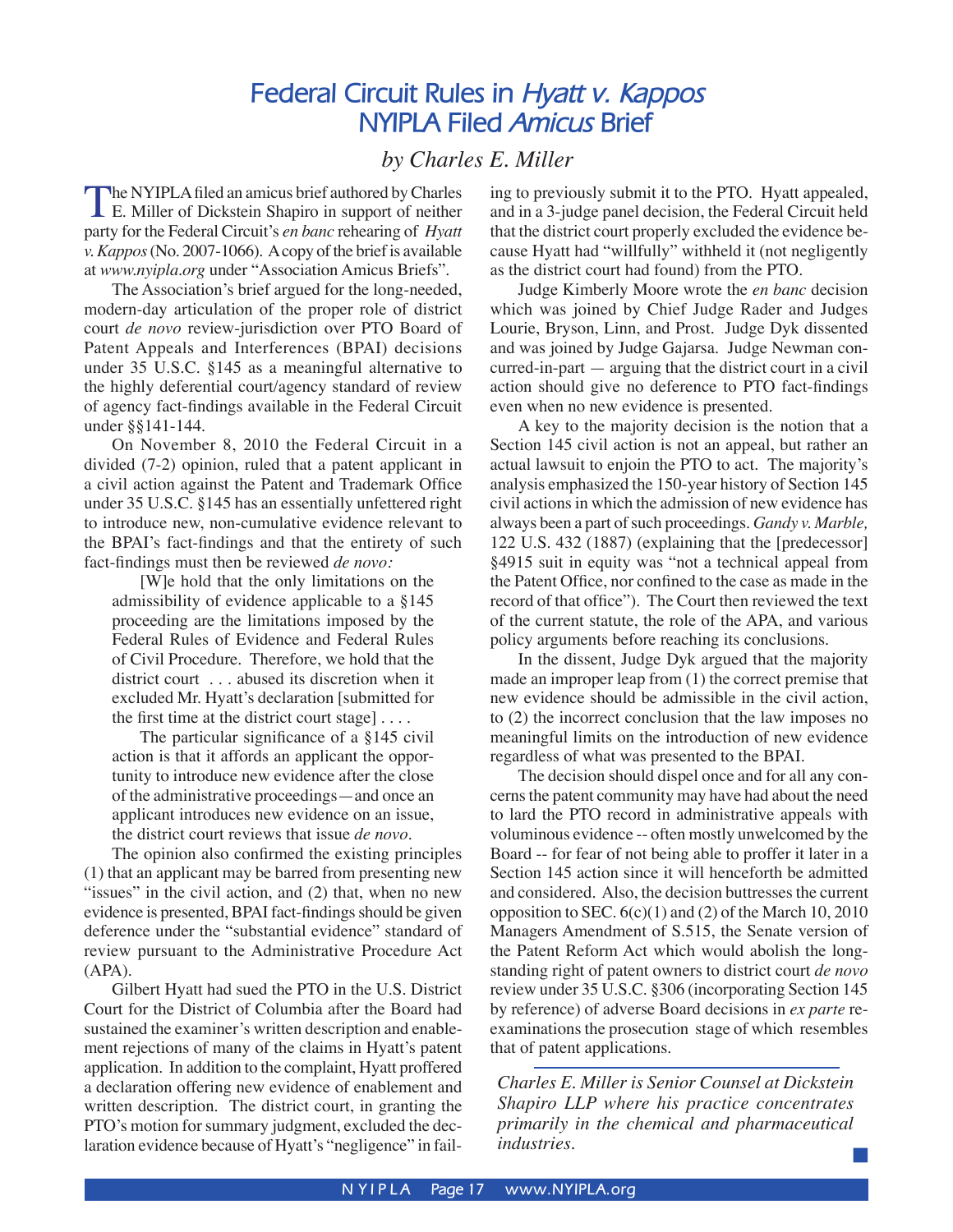# **Board of Directors Meetings Reports**

# <span id="page-17-0"></span>**Summary of the September 14, 2010 Meeting**

The meeting was called to order at the New York offices of Wiggin & Dana at 450 Lexington Avenue, New York by President Dale Carlson. Theresa Gillis, Susan Progoff, Mark Abate, Jeffrey Butler, Allan Fanucci, Walter Hanley, Ira Levy and John Moehringer were present. Alice Brennan participated by telephone. Also present was Feikje van Rein of Robin Rolfe Resources. Absent and excused were Dorothy Auth, Leora Ben-Ami, Doreen Costa, John Delehanty, Charles Hoffmann and Tom Meloro.

The minutes of July 13, 2010 meeting were approved.

 Alice Brennan presented the Treasurer's Report. The Association is on better financial footing than a year ago. Overall expenses have decreased due to changes in Association administration as well as increased use of electronic communications.

 The draft program of the full day November 4th CLE program was discussed and suggestions for additional speakers were made.

Dale Carlson read the Amicus Brief Committee's September report prepared by the committee's co-chair Dave Ryan. The report included an overview of the cases for which decisions have issued, cases pending in which briefs already have been filed, potential new filings currently under consideration, and recent decisions not to file.

In accordance with the bylaws, the names of new members were read and the Board passed a motion to accept them.

 The Board discussed the membership descriptions provided in the bylaws and agreed that the new member sign-up form should be amended to solicit additional information from prospective members.

Dale Carlson reported that the contract with the Waldorf=Astoria for the 2011 Judges' Dinner has been negotiated and signed. Some suggestions for keynote speaker and Outstanding Public Service award were discussed.

Mark Abate presented a proposal for the Past Presidents Dinner to be held on Tuesday, November 9 at the restaurant Oceana. The Board passed a motion to fund the Past Presidents Dinner.

Dale Carlson reported that the August/September 2010 Bulletin was at press and scheduled to be mailed shortly. Brief reports on behalf of the Patent Litigation, Trademark Practice, Patent Practice, Meetings & Forums, and Corporate Committees were provided.

 Committee chairs and co-chairs will be invited to the next Board meeting.

The meeting was adjourned at 2:00 pm. The next meeting is scheduled for Tuesday, October 19 at noon at the Union League Club.

# **Summary of the October 19, 2010 Meeting**

The meeting of the Board of Directors was called to order at The Union League Club at 38 East 37th Street, New York by President Dale Carlson. Preceding the Board Meeting, from noon until 1:15 p.m., the Committee Chairs and Co-Chairs reported on their plans for the year.

Board members in attendance were Theresa Gillis, Tom Meloro, Alice Brennan, Charles Hoffmann, Dorothy Auth, Susan Progoff, Allan Fanucci, Mark Abate, John Moehringer, Leora Ben-Ami, Walter Hanley, Doreen Costa, and Ira Levy. Absent and excused were John Delehanty and Jeffrey Butler. Robin Rolfe and Feikje Van Rein were in attendance from the Association's executive office.

 Upon motion by Dorothy Auth, the Board approved the Minutes from the September 14, 2010 Board Meeting.

 Alice Brennan provided the Treasurer's Report, concluding that the Association continues to be on a sound financial footing.

 Ira Levy, as liaison for the Meetings & Forums Committee, gave a report on the October 15th CLE Luncheon event, reporting that attendance was good and the topics covered were timely and relevant to the attendees.

Dorothy Auth, as liaison for the CLE Committee, provided an update regarding the preparation and planning for the Fall One-Day Patent Law event scheduled for November 4, 2010.

 Dorothy Auth read the names of the new NYIPLA members and a motion to accept them was approved.

Tom Meloro reported that planning for the 2011 Judges Dinner is moving forward on schedule.

Dale Carlson announced that (1) the Honorable Judge Gajarsa will receive the Outstanding Public Service Award; (2) a lifetime achievement award will be presented posthumously to Judge Giles S. Rich on the diamond anniversary of his term as NYIPLA President [1950-51], and (3) the Honorable Judge Gleeson, from The Eastern District of New York, will be the after-dinner keynote speaker at the event.

Feikje Van Rein reported that she is preparing a marketing announcement for the Judges Dinner. An initial mailing to the members is planned for mid-December. Robin Rolfe is working on the seating plans.

 Charles Hoffman reported as liaison for the Amicus Committee regarding the latest cases for consideration for amicus brief submission. The Committee's report requested the Board to make a recommendation as to whether a brief should be prepared in the *Rosetta Stone v. Google* case and the *General Protecht Group v. I.T.C.* case. Following some discussion, the Board agreed to request additional information from the Amicus Committee.

 The meeting was adjourned upon motion by Dale Carlson. The next meeting is scheduled for November 16, 2010 at the offices of Mintz, Levin, Cohn, Ferris, Glovksy and Popeo, P.C. in the Chrysler Center at 666 Third Avenue.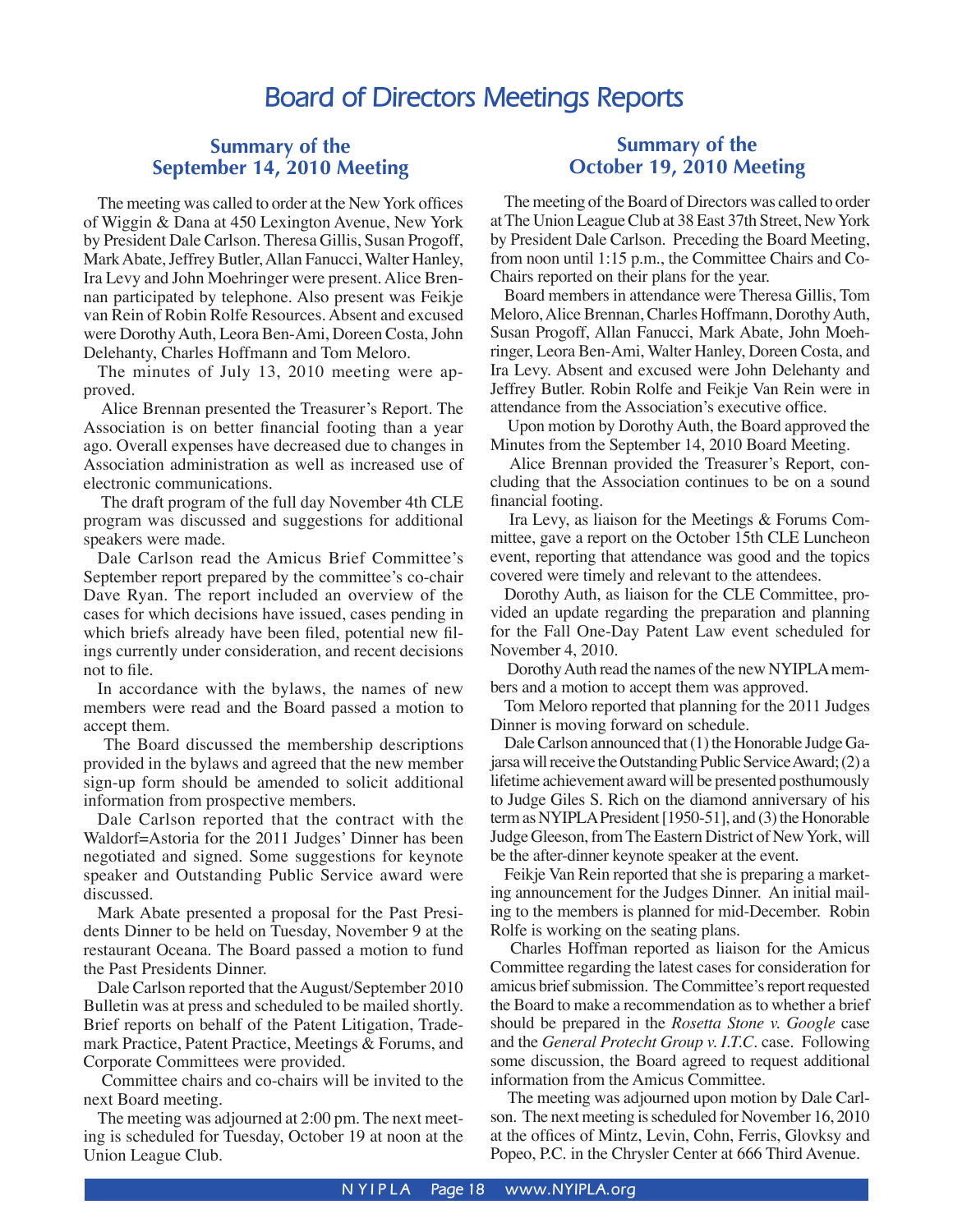# **IP Litigation: Perspectives on the Practice**

<span id="page-18-0"></span>In October 25, 2010, the Young Lawyers' Committee hosted the panel, "IP Litigation: Perspectives on the Practice" at Fordham Law School in conjunction with the Fordham IP Institute, with support from Goodwin Procter LLP.

The panelists were Magistrate Judge Patty Shwartz of the U.S. District Court for the District of New Jersey, Kevin C. Ecker of Philips Electronics, Kathleen McCarthy of King & Spalding LLP, Brad Scheller of

Mintz Levin LLP, and Jeff Zachmann of IBM. Andrew Stein of Goodwin Procter LLP was the moderator.

The panelists began by describing their day-to-day responsibilities with respect to IP litigations and then discussed IP litigation from the perspective of the client, inside counsel, outside counsel, and the bench. The panelists closed by discussing how law students can make

**NYIPLA** 



# NEW MEMBERS

| <b>Last Name</b> | <b>First Name</b> | Firm                                     | <b>Telephone</b> | E-Mail                      |
|------------------|-------------------|------------------------------------------|------------------|-----------------------------|
| Adler            | David             | Fordham University School of Law         |                  | david.addler@gmx.net        |
| Alden            | Carissa           | Cowan, Liebowitz & Latman, P.C.          | 1.212.790.9200   | cla@cll.com                 |
| Axt              | Karen             | Cadwalader, Wickersham & Taft LLP        |                  | karen.axt@cwt.com           |
| <b>Babcock</b>   | Blaire            | New York Law School                      | 1.212.431.2100   | blaire.babcock@law.nyls.edu |
| Bendory          | Addie             | Fordham University School of Law         |                  | addie@bendory.com           |
| Berman           | Randall           | Dorsey & Whitney LLP                     | 1.212.415.9372   | berman.randall@dorsey.com   |
| <b>Bertram</b>   | Elana             | Quinnipiac University School of Law      |                  | elana.bertram@gmail.com     |
| <b>Blaise</b>    | Russell           | Frommer Lawrence & Haug LLP              | 1.212.588.0800   | rblaise@flhlaw.com          |
| Blitzer          | Rachel            | Skadden, Arps, Slate, Meagher & Flom LLP | 1.212.735.3943   | rblitzer@skadden.com        |
| <b>Bratland</b>  | Kenneth           | Fordham University School of Law         | 1.212.415.8588   | kbratland@law.fordham.edu   |
| Cerio            | Jeffrey           | Ropes & Gray LLP                         | 1.212.596.9756   | jeffrey.cerio@ropesgray.com |
| Chao             | Isaac             | Fordham University School of Law         | 1.803.422.2234   | isaacechao@gmail.com        |
| Chun             | David             | Ropes & Gray LLP                         | 1.212.596.9404   | david.chun@ropesgray.com    |
| Delaney          | Shannen           | Carter, DeLuca, Farrell & Schmidt LLP    | 1.631.501.5700   | sdelaney@cdfslaw.com        |
| Dolin            | <b>Bryan</b>      | New York Law School                      |                  | bryan.dolin@gmail.com       |
| Drury            | <b>Brenna</b>     | New York Law School                      | 1.716.998.7597   | brenna.drury@law.nyls.edu   |
| Faham            | David             | Fordham University School of Law         | 1.917.714.2807   | davidfaham@gmail.com        |
| Forsatz          | <b>Brian</b>      | Fordham University School of Law         | 1.973.886.8938   | bforsatz@law.fordham.edu    |
| Garces           | John              | Schulte Roth & Zabel                     | 1.212.756.2000   | john.garces@srz.com         |
| Gerstenzang      | William           | Norris, McLaughlin & Marcus, P.A.        | 1.212.808.0700   | wcgerstenzang@nmmlaw.com    |
| Hamberger        | Joshua            | Ostrager Chong Flaherty & Broitman P.C.  | 1.212.702.7058   | jhamberger@ocfblaw.com      |
| Hanley           | <b>Brian</b>      | Fordham University School of Law         | 1.917.617.8768   | bhanley@law.fordham.edu     |
| Jones            | David             | Powley & Gibson, P.C.                    |                  | Dajones@powleygibson.com    |
| Kasdan           | Abraham           | Amster, Rothstein & Ebenstein LLP        | 1.212.336.8030   | akasdan@arelaw.com          |
| Kurz             | Richard           | Frommer Lawrence & Haug LLP              | 1.212.588.0800   | rkurz@flhlaw.com            |
| Loaknauth        | Nicholas          | Cadwalader, Wickersham & Taft LLP        | 1.212.504.5669   | nicholas.loaknauth@cwt.com  |

themselves more attractive to IP litigation employers and the various pathways for law students into the practice of IP law. Throughout the panel, students in attendance posed thoughtful and relevant questions.

NYIPLA President, Dale Carlson of Wiggin & Dana LLP, introduced the panel and the NYIPLA to the audience. Immediate Past NYIPLA President, Mark Abate of Goodwin Procter LLP, and Professor Hugh Hansen of Fordham Law School also attended. The event was

> very well attended by law students from at least six area law schools. Information on NYIPLA and membership applications were distributed to all students in attendance. A reception followed the panel.

> The Young Lawyers' committee is co-chaired by Sonja Keenan of Cadwalader, Wickersham & Taft LLP and Andrew Stein of Goodwin Procter LLP.

*cont. on page 20*